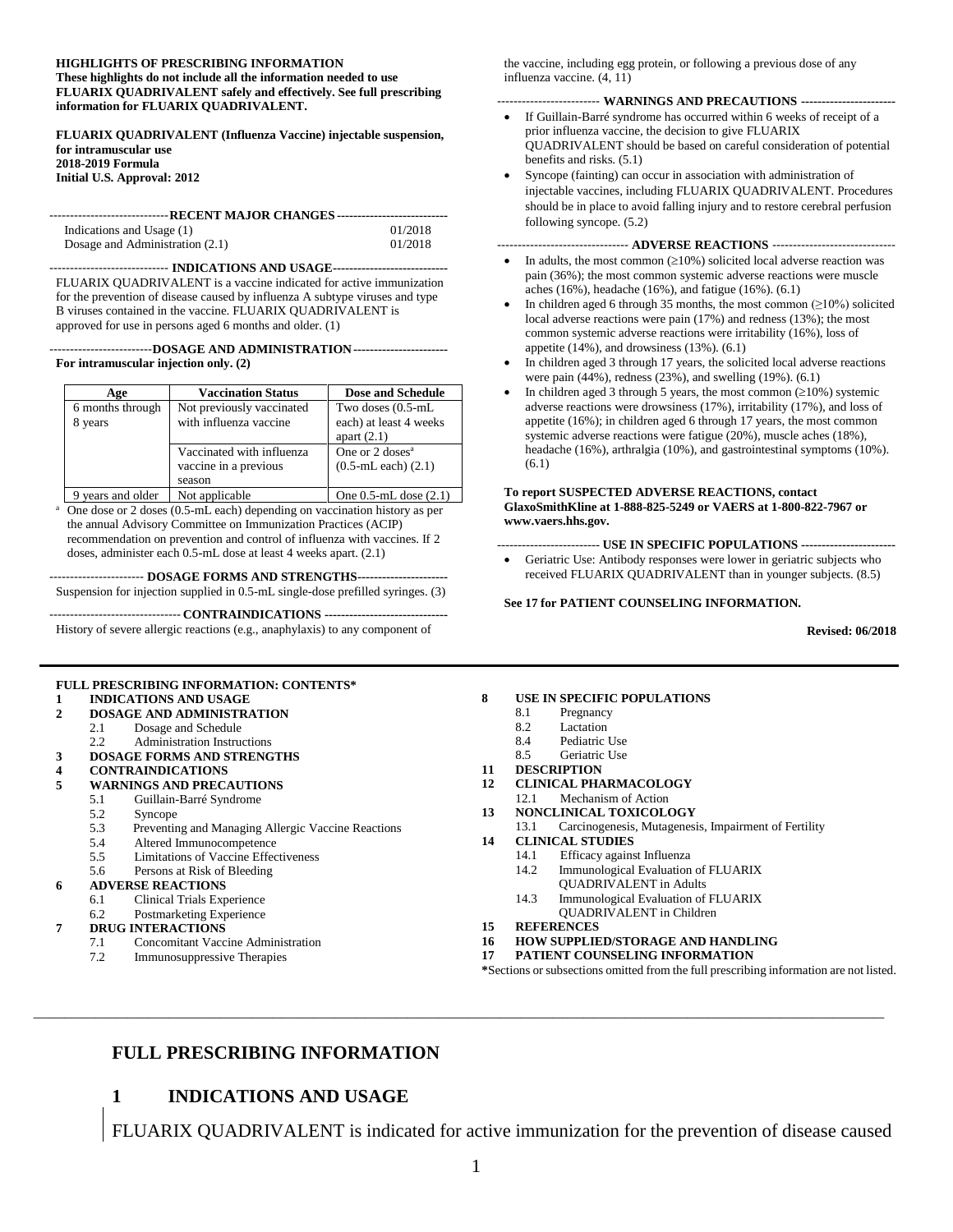by influenza A subtype viruses and type B viruses contained in the vaccine *[see Description (11)]*. FLUARIX QUADRIVALENT is approved for use in persons aged 6 months and older.

#### **2 DOSAGE AND ADMINISTRATION**

#### **For intramuscular injection only.**

#### **2.1 Dosage and Schedule**

The dose and schedule for FLUARIX QUADRIVALENT are presented in Table 1.

| Age                      | <b>Vaccination Status</b>    | Dose and Schedule                                                      |
|--------------------------|------------------------------|------------------------------------------------------------------------|
| 6 months through 8 years |                              | Not previously vaccinated with $\mid$ Two doses (0.5-mL each) at least |
|                          | influenza vaccine            | 4 weeks apart                                                          |
|                          | Vaccinated with influenza    | One or $2 \text{ doses}^a (0.5 \text{-} mL each)$                      |
|                          | vaccine in a previous season |                                                                        |
| vears and older          | Not applicable               | One 0.5-mL dose                                                        |

#### **Table 1. FLUARIX QUADRIVALENT: Dosing**

<sup>a</sup> One dose or 2 doses (0.5-mL each) depending on vaccination history as per the annual Advisory Committee on Immunization Practices (ACIP) recommendation on prevention and control of influenza with vaccines. If 2 doses, administer each 0.5-mL dose at least 4 weeks apart.

#### **2.2 Administration Instructions**

Shake well before administration. Parenteral drug products should be inspected visually for particulate matter and discoloration prior to administration, whenever solution and container permit. If either of these conditions exists, the vaccine should not be administered.

Attach a sterile needle to the prefilled syringe and administer intramuscularly.

The preferred sites for intramuscular injection are the anterolateral thigh for children aged 6 through 11 months and the deltoid muscle of the upper arm for persons aged 12 months and older if muscle mass is adequate. Do not inject in the gluteal area or areas where there may be a major nerve trunk.

Do not administer this product intravenously, intradermally, or subcutaneously.

#### **3 DOSAGE FORMS AND STRENGTHS**

FLUARIX QUADRIVALENT is a suspension for injection. Each 0.5-mL dose is supplied in single-dose prefilled TIP-LOK syringes.

#### **4 CONTRAINDICATIONS**

Do not administer FLUARIX QUADRIVALENT to anyone with a history of severe allergic reactions (e.g., anaphylaxis) to any component of the vaccine, including egg protein, or following a previous administration of any influenza vaccine *[see Description (11)]*.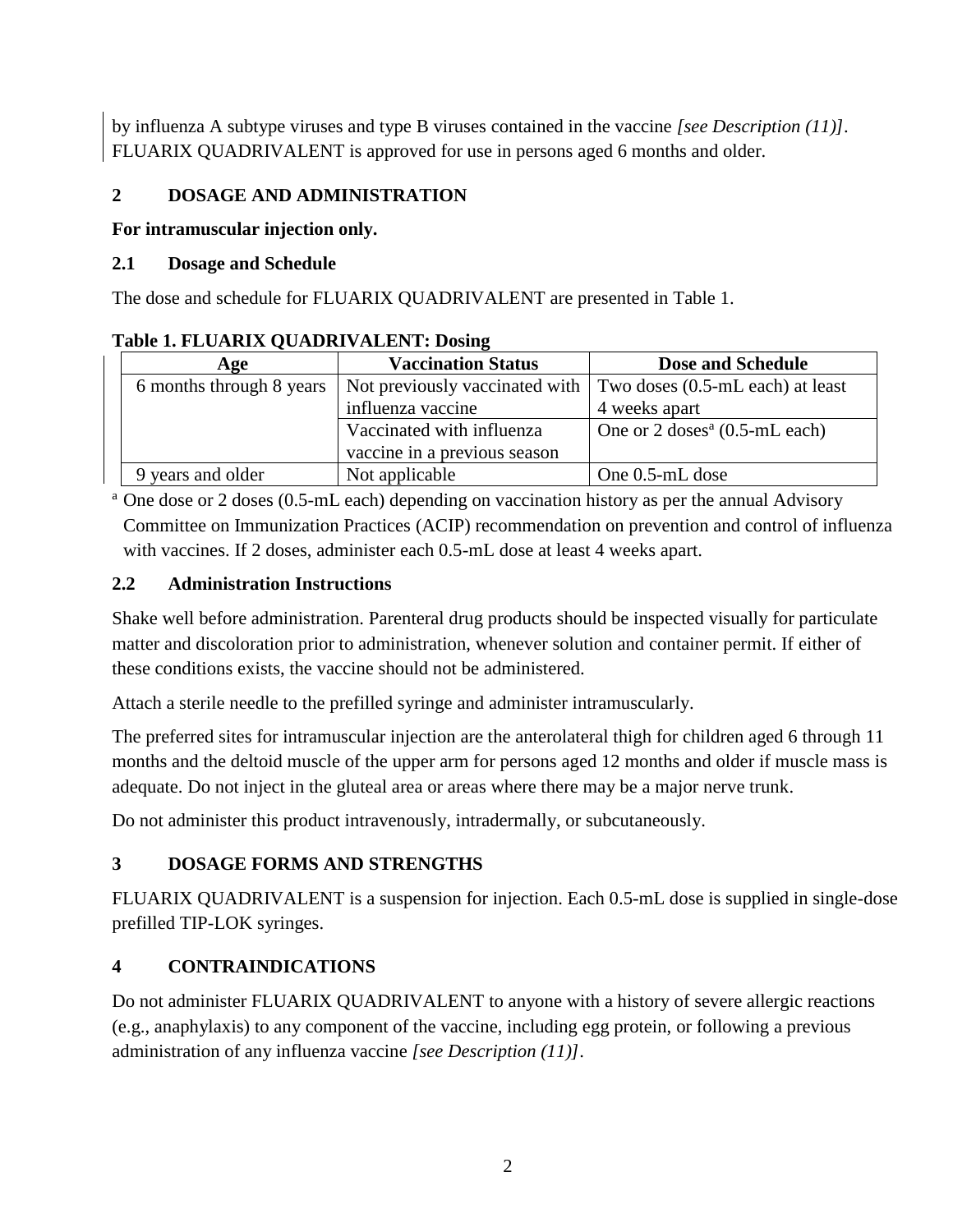## **5 WARNINGS AND PRECAUTIONS**

### **5.1 Guillain-Barré Syndrome**

If Guillain-Barré syndrome (GBS) has occurred within 6 weeks of receipt of a prior influenza vaccine, the decision to give FLUARIX QUADRIVALENT should be based on careful consideration of the potential benefits and risks.

The 1976 swine influenza vaccine was associated with an increased frequency of GBS. Evidence for a causal relation of GBS with subsequent vaccines prepared from other influenza viruses is inconclusive. If influenza vaccine does pose a risk, it is probably slightly more than one additional case/one million persons vaccinated.

## **5.2 Syncope**

Syncope (fainting) can occur in association with administration of injectable vaccines, including FLUARIX QUADRIVALENT. Syncope can be accompanied by transient neurological signs such as visual disturbance, paresthesia, and tonic-clonic limb movements. Procedures should be in place to avoid falling injury and to restore cerebral perfusion following syncope.

## **5.3 Preventing and Managing Allergic Vaccine Reactions**

Prior to administration, the healthcare provider should review the immunization history for possible vaccine sensitivity and previous vaccination-related adverse reactions. Appropriate medical treatment and supervision must be available to manage possible anaphylactic reactions following administration of FLUARIX QUADRIVALENT.

### **5.4 Altered Immunocompetence**

If FLUARIX QUADRIVALENT is administered to immunosuppressed persons, including individuals receiving immunosuppressive therapy, the immune response may be lower than in immunocompetent persons.

### **5.5 Limitations of Vaccine Effectiveness**

Vaccination with FLUARIX QUADRIVALENT may not protect all susceptible individuals.

## **5.6 Persons at Risk of Bleeding**

As with other intramuscular injections, FLUARIX QUADRIVALENT should be given with caution in individuals with bleeding disorders, such as hemophilia or on anticoagulant therapy, to avoid the risk of hematoma following the injection.

## **6 ADVERSE REACTIONS**

The safety experience with FLUARIX (trivalent influenza vaccine) is relevant to FLUARIX QUADRIVALENT because both vaccines are manufactured using the same process and have overlapping compositions *[see Description (11)]*.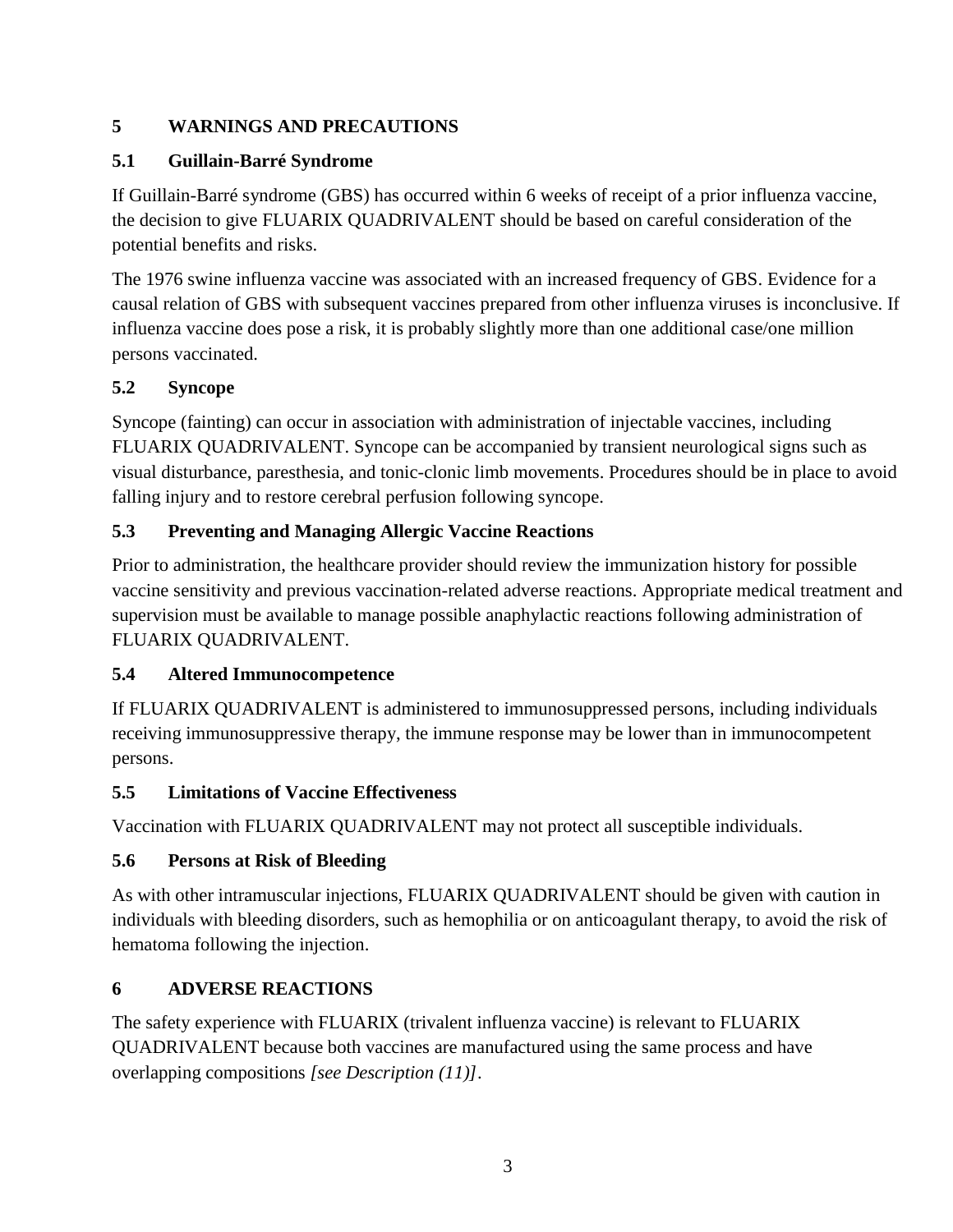#### **6.1 Clinical Trials Experience**

Because clinical trials are conducted under widely varying conditions, adverse reaction rates observed in the clinical trials of a vaccine cannot be directly compared with rates in the clinical trials of another vaccine, and may not reflect the rates observed in practice. There is the possibility that broad use of FLUARIX QUADRIVALENT could reveal adverse reactions not observed in clinical trials.

In adults who received FLUARIX QUADRIVALENT, the most common  $(\geq 10\%)$  solicited local adverse reaction was pain (36%). The most common ( $\geq$ 10%) systemic adverse reactions were muscle aches (16%), headache (16%), and fatigue (16%).

In children aged 6 through 35 months who received FLUARIX QUADRIVALENT, the most common  $(210\%)$  solicited local adverse reactions were pain (17%) and redness (13%). The most common ( $\geq$ 10%) systemic adverse reactions were irritability (16%), loss of appetite (14%), and drowsiness (13%). In children aged 3 through 17 years who received FLUARIX QUADRIVALENT, solicited local adverse reactions were pain (44%), redness (23%), and swelling (19%). In children aged 3 through 5 years, the most common  $(\geq 10\%)$  systemic adverse reactions were drowsiness (17%), irritability (17%), and loss of appetite (16%); in children aged 6 through 17 years, the most common systemic adverse reactions were fatigue (20%), muscle aches (18%), headache (16%), arthralgia (10%), and gastrointestinal symptoms  $(10\%)$ .

#### FLUARIX QUADRIVALENT in Adults

Trial 1 (NCT01204671) was a randomized, double-blind (2 arms) and open-label (one arm), activecontrolled, safety, and immunogenicity trial. In this trial, subjects received FLUARIX QUADRIVALENT ( $n = 3,036$ ) or one of 2 formulations of comparator trivalent influenza vaccine (FLUARIX; TIV-1,  $n = 1,010$ ; or TIV-2,  $n = 610$ ), each containing an influenza type B virus that corresponded to one of the 2 type B viruses in FLUARIX QUADRIVALENT (a type B virus of the Victoria lineage or a type B virus of the Yamagata lineage). The population was aged 18 years and older (mean age: 58 years) and 57% were female; 69% were white, 27% were Asian, and 4% were of other racial/ethnic groups. Solicited events were collected for 7 days (day of vaccination and the next 6 days). The frequencies of solicited adverse reactions are shown in Table 2.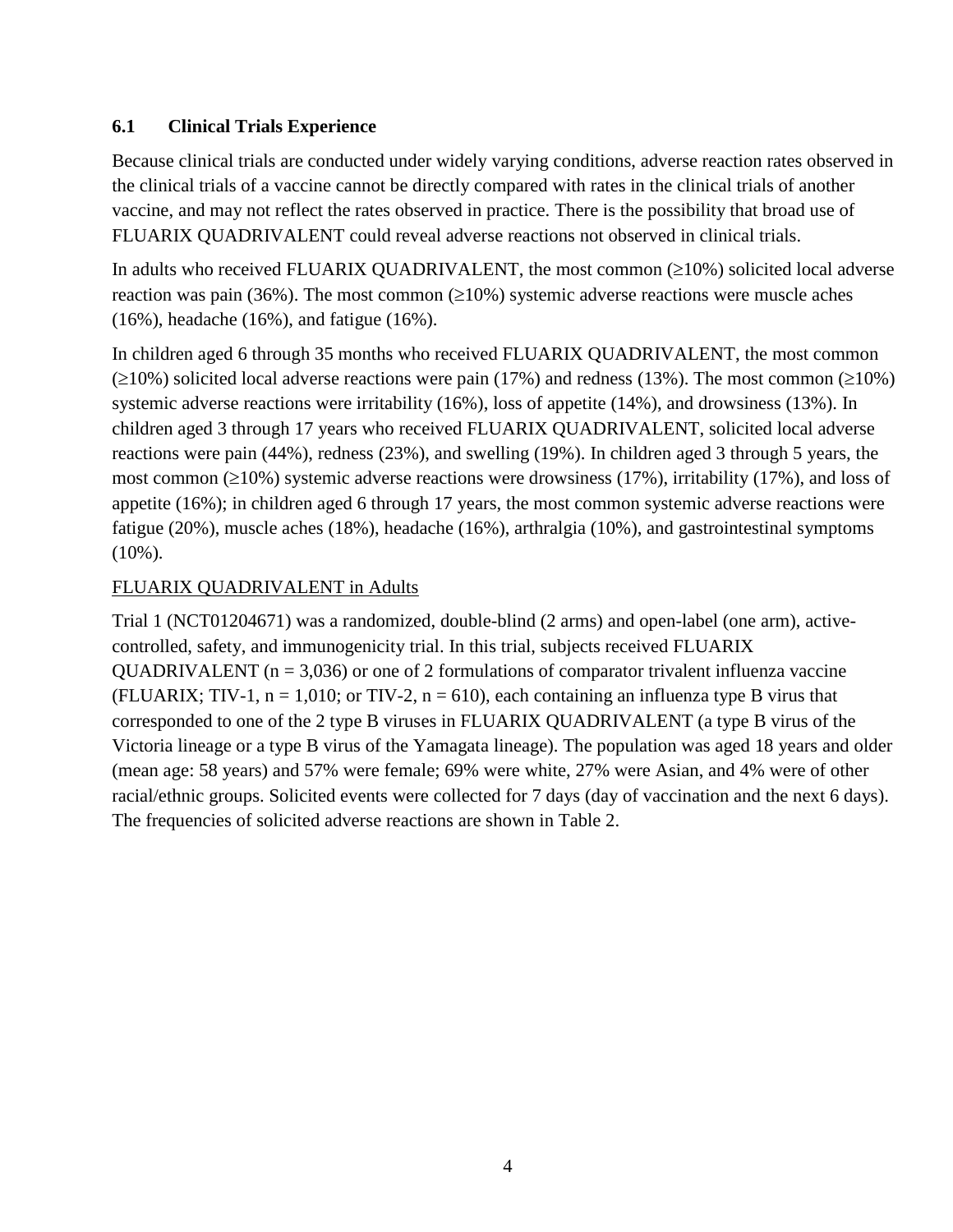|                                        |                                                   |                      | <b>Trivalent Influenza Vaccine (TIV)</b> |                                             |                                        |                  |  |
|----------------------------------------|---------------------------------------------------|----------------------|------------------------------------------|---------------------------------------------|----------------------------------------|------------------|--|
|                                        | <b>FLUARIX</b><br><b>QUADRIVALENT<sup>c</sup></b> |                      |                                          | <b>TIV-1</b><br>$(B$ Victoria) <sup>d</sup> | $TIV-2$<br>$(B$ Yamagata) <sup>e</sup> |                  |  |
|                                        | $n = 3,011-3,015$                                 |                      |                                          | $n = 1,003$                                 | $n = 607$                              |                  |  |
| <b>Adverse Reaction</b>                | $\%$<br>Any                                       | Grade 3 <sup>f</sup> | Any                                      | $\frac{0}{0}$<br>Grade 3f                   | $\frac{0}{0}$<br>Grade 3f<br>Any       |                  |  |
| Local                                  |                                                   |                      |                                          |                                             |                                        |                  |  |
| Pain                                   | 36.4                                              | 0.8                  | 36.8                                     | 1.2                                         | 31.3                                   | 0.5              |  |
| Redness                                | 1.9                                               | $\Omega$             | 1.7                                      | $\Omega$                                    | 2.0                                    | $\theta$         |  |
| Swelling                               | 2.1                                               | $\theta$             | 2.1                                      | $\Omega$                                    | 1.3                                    | $\boldsymbol{0}$ |  |
| <b>Systemic</b>                        |                                                   |                      |                                          |                                             |                                        |                  |  |
| Muscle aches                           | 16.4                                              | 0.5                  | 19.4                                     | 0.8                                         | 16.1                                   | 0.5              |  |
| Headache                               | 15.9                                              | 0.9                  | 16.4                                     | 0.8                                         | 13.2                                   | 0.7              |  |
| Fatigue                                | 15.8                                              | 0.7                  | 18.4                                     | 0.6                                         | 14.8                                   | 0.5              |  |
| Arthralgia                             | 8.4                                               | 0.5                  | 10.4                                     | 0.7                                         | 9.4                                    | 0.3              |  |
| Gastrointestinal symptoms <sup>g</sup> | 6.5                                               | 0.4                  | 6.5                                      | 0.2                                         | 5.9                                    | 0.3              |  |
| Shivering                              | 4.2                                               | 0.4                  | 5.0                                      | 0.3                                         | 4.3                                    | 0.2              |  |
| Fever <sup>h</sup>                     | 1.6                                               | $\overline{0}$       | 1.2                                      | $\overline{0}$                              | 1.5                                    | $\overline{0}$   |  |

**Table 2. FLUARIX QUADRIVALENT: Incidence of Solicited Local Adverse Reactions and Systemic Adverse Reactions within 7 Days<sup>a</sup> of Vaccination in Adults<sup>b</sup> (Total Vaccinated Cohort)**

Total vaccinated cohort for safety included all vaccinated subjects for whom safety data were available.  $n =$  Number of subjects with diary card completed.

- <sup>a</sup> Seven days included day of vaccination and the subsequent 6 days.
- <sup>b</sup> Trial 1: NCT01204671.
- $\textdegree$  Contained the same composition as FLUARIX (trivalent formulation) manufactured for the 2010-2011 season and an additional influenza type B virus of Yamagata lineage.
- <sup>d</sup> Contained the same composition as FLUARIX manufactured for the 2010-2011 season (2 influenza A subtype viruses and an influenza type B virus of Victoria lineage).
- <sup>e</sup> Contained the same 2 influenza A subtype viruses as FLUARIX manufactured for the 2010-2011 season and an influenza type B virus of Yamagata lineage.
- <sup>f</sup> Grade 3 pain: Defined as significant pain at rest; prevented normal everyday activities.
- Grade 3 redness, swelling: Defined as >100 mm.
- Grade 3 muscle aches, headache, fatigue, arthralgia, gastrointestinal symptoms, shivering: Defined as prevented normal activity.
- Grade 3 fever: Defined as  $>102.2$ °F (39.0°C).
- $\frac{g}{g}$  Gastrointestinal symptoms included nausea, vomiting, diarrhea, and/or abdominal pain.
- <sup>h</sup> Fever: Defined as  $>99.5^{\circ}$ F (37.5°C).

Unsolicited events occurring within 21 days of vaccination (Day 0 to 20) were reported in 13%, 14%, and 15% of subjects who received FLUARIX QUADRIVALENT, TIV-1, or TIV-2, respectively. The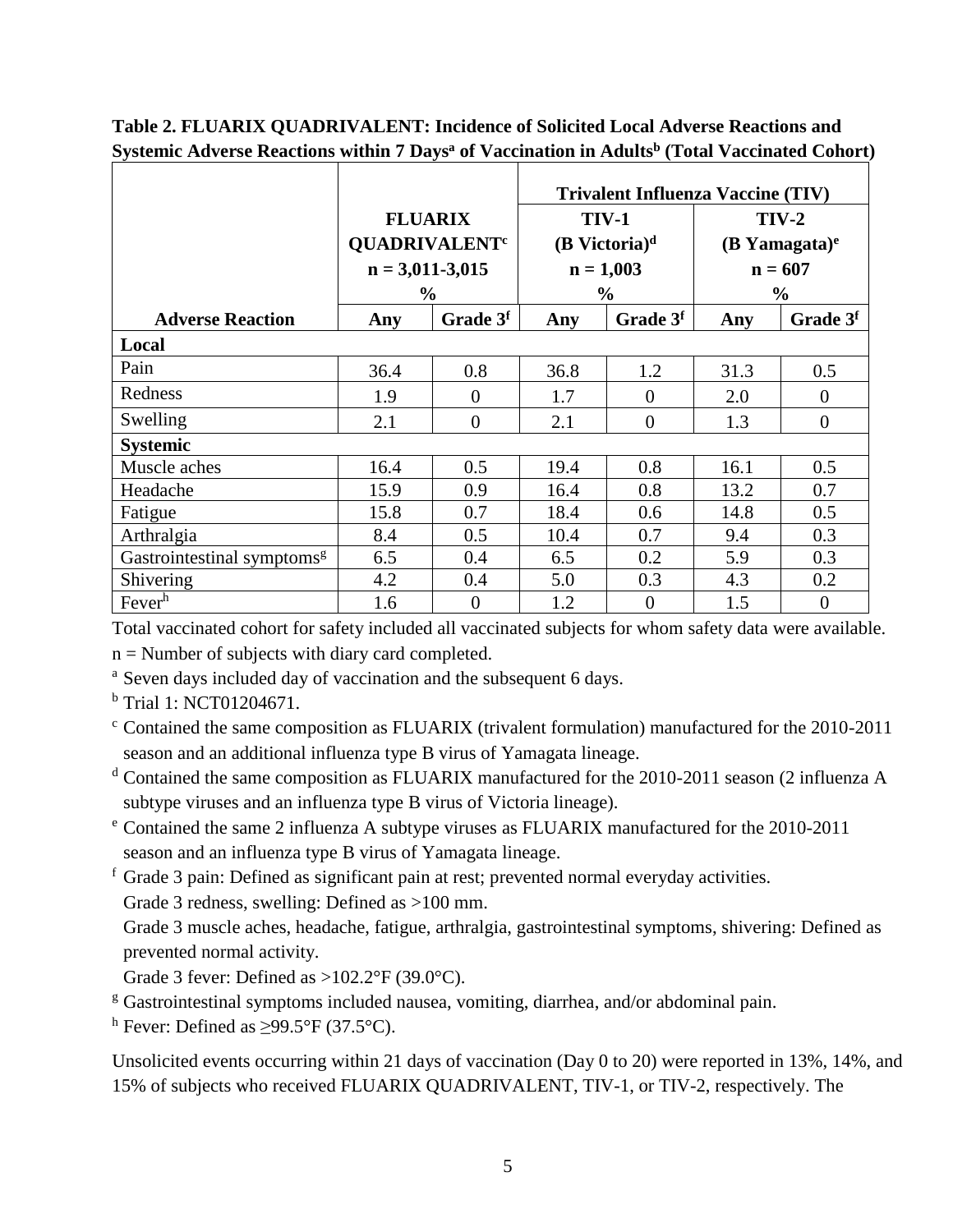unsolicited adverse reactions that occurred most frequently  $(\geq 0.1\%$  for FLUARIX QUADRIVALENT) included dizziness, injection site hematoma, injection site pruritus, and rash. Serious adverse events occurring within 21 days of vaccination were reported in 0.5%, 0.6%, and 0.2% of subjects who received FLUARIX QUADRIVALENT, TIV-1, or TIV-2, respectively.

#### FLUARIX QUADRIVALENT in Children

Trial 7 (NCT01439360) was a randomized, observer-blind, non-influenza vaccine-controlled trial evaluating the efficacy of FLUARIX QUADRIVALENT. In this trial, subjects aged 6 through 35 months received FLUARIX QUADRIVALENT ( $n = 6,006$ ) or a control vaccine ( $n = 6,012$ ). The comparator was pneumococcal 13-valent conjugate vaccine [Diphtheria CRM197 Protein] (Wyeth Pharmaceuticals, Inc.) in children younger than 12 months, HAVRIX (Hepatitis A Vaccine) in children 12 months and older with a history of influenza vaccination, or HAVRIX (Dose 1) and a varicella vaccine (U.S. Licensed Manufactured by Merck & Co., Inc. or Non-U.S. Licensed Manufactured by GlaxoSmithKline Biologicals**)** (Dose 2) in those with no history of influenza vaccination. Subjects were aged 6 through 35 months, and one child aged 43 months (mean age: 22 months); 51% were male; 27% were white, 45% were Asian, and 28% were of other racial/ethnic groups. Children aged 12 months and older with no history of influenza vaccination and children younger than 12 months received 2 doses of FLUARIX QUADRIVALENT or the control vaccine approximately 28 days apart. Children aged 12 months and older with a history of influenza vaccination received one dose. Solicited local adverse reactions and systemic adverse events were collected using diary cards for 7 days (day of vaccination and the next 6 days). The incidences of solicited adverse reactions are shown in Table 3.

|                         | <b>FLUARIX QUADRIVALENT</b><br>$\frac{0}{0}$ |                      |      | <b>Non-Influenza Active</b><br>$Comparator^{c,d}$<br>$\frac{0}{0}$ |
|-------------------------|----------------------------------------------|----------------------|------|--------------------------------------------------------------------|
| <b>Adverse Reaction</b> | Any                                          | Grade 3 <sup>e</sup> | Any  | Grade 3 <sup>e</sup>                                               |
| Local                   | $n = 5,899$                                  |                      |      | $n = 5,896$                                                        |
| Pain                    | 17.2                                         | 0.4                  | 17.8 | 0.5                                                                |
| Redness                 | 13.1                                         | 0                    | 14.1 | $\Omega$                                                           |
| Swelling                | 7.9                                          | $\theta$             | 8.8  | $\theta$                                                           |
| <b>Systemic</b>         | $n = 5,898$                                  |                      |      | $n = 5,896$                                                        |
| Irritability            | 16.2                                         | 0.7                  | 17.5 | 1.1                                                                |
| Loss of appetite        | 14.4                                         | 1.2                  | 14.8 | 1.0                                                                |
| Drowsiness              | 12.5                                         | 0.7                  | 14.1 | 0.9                                                                |
| Fever <sup>f</sup>      | 6.3                                          | 1.3                  | 7.2  | 1.3                                                                |

**Table 3. FLUARIX QUADRIVALENT: Incidence of Solicited Local Adverse Reactions and Systemic Adverse Reactions within 7 Days<sup>a</sup> after First Vaccination in Children Aged 6 through 35 Months<sup>b</sup> (Total Vaccinated Cohort)**

Total vaccinated cohort for safety included all vaccinated subjects for whom safety data were available.  $n =$  Number of subjects with diary card completed.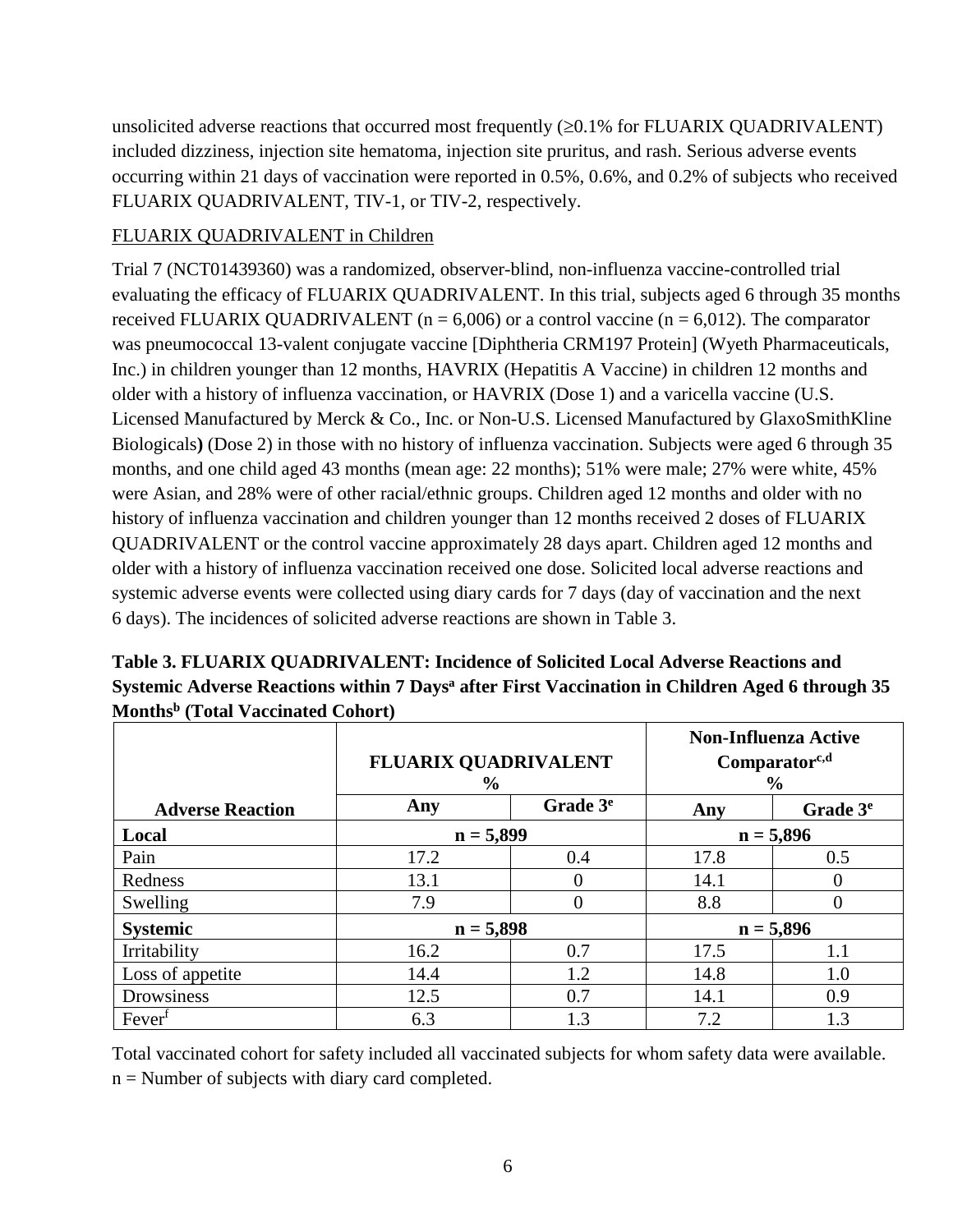<sup>a</sup> Seven days included day of vaccination and the subsequent 6 days.

<sup>b</sup> Trial 7: NCT01439360.

- <sup>c</sup> Children younger than 12 months: pneumococcal 13-valent conjugate vaccine [Diphtheria CRM197 Protein] (Wyeth Pharmaceuticals, Inc.).
- <sup>d</sup> Children 12 months and older: HAVRIX (Hepatitis A Vaccine) for those with a history of influenza vaccination; or HAVRIX (Dose 1) and a varicella vaccine (U.S. Licensed Manufactured by Merck & Co., Inc. or Non-U.S. Licensed Manufactured by GlaxoSmithKline Biologicals) (Dose 2) for those with no history of influenza vaccination.

<sup>e</sup> Grade 3 pain: Defined as cried when limb was moved/spontaneously painful. Grade 3 swelling, redness: Defined as >50 mm. Grade 3 irritability: Defined as crying that could not be comforted/prevented normal activity. Grade 3 loss of appetite: Defined as not eating at all. Grade 3 drowsiness: Defined as prevented normal activity. Grade 3 fever: Defined as  $>102.2^{\circ}F(39.0^{\circ}C)$ .

<sup>f</sup> Fever: Defined as  $\geq 100.4$  °F (38.0 °C).

In children who received a second dose of FLUARIX QUADRIVALENT or the Non-Influenza Active Comparator vaccine, the incidences of solicited adverse reactions following the second dose were generally lower than those observed after the first dose.

Unsolicited adverse events occurring within 28 days of vaccination were reported in 44% and 45% of subjects who received FLUARIX QUADRIVALENT ( $n = 6,006$ ) and the comparator vaccine  $(n = 6.012)$ , respectively. Serious adverse events (SAEs) occurring during the study period (6 to 8 months) were reported in 3.6% of subjects who received FLUARIX QUADRIVALENT and in 3.3% of subjects who received the comparator vaccine.

Trial 2 (NCT01196988) was a randomized, double-blind, active-controlled, safety, and immunogenicity trial. In this trial, subjects received FLUARIX QUADRIVALENT (n = 915) or one of 2 formulations of comparator trivalent influenza vaccine (FLUARIX; TIV-1,  $n = 912$ ; or TIV-2,  $n = 911$ ), each containing an influenza type B virus that corresponded to one of the 2 type B viruses in FLUARIX QUADRIVALENT (a type B virus of the Victoria lineage or a type B virus of the Yamagata lineage). Subjects were aged 3 through 17 years and 52% were male; 56% were white, 29% were Asian, 12% were black, and 3% were of other racial/ethnic groups. Children aged 3 through 8 years with no history of influenza vaccination received 2 doses approximately 28 days apart. Children aged 3 through 8 years with a history of influenza vaccination and children aged 9 years and older received one dose. Solicited local adverse reactions and systemic adverse events were collected using diary cards for 7 days (day of vaccination and the next 6 days). The frequencies of solicited adverse reactions are shown in Table 4.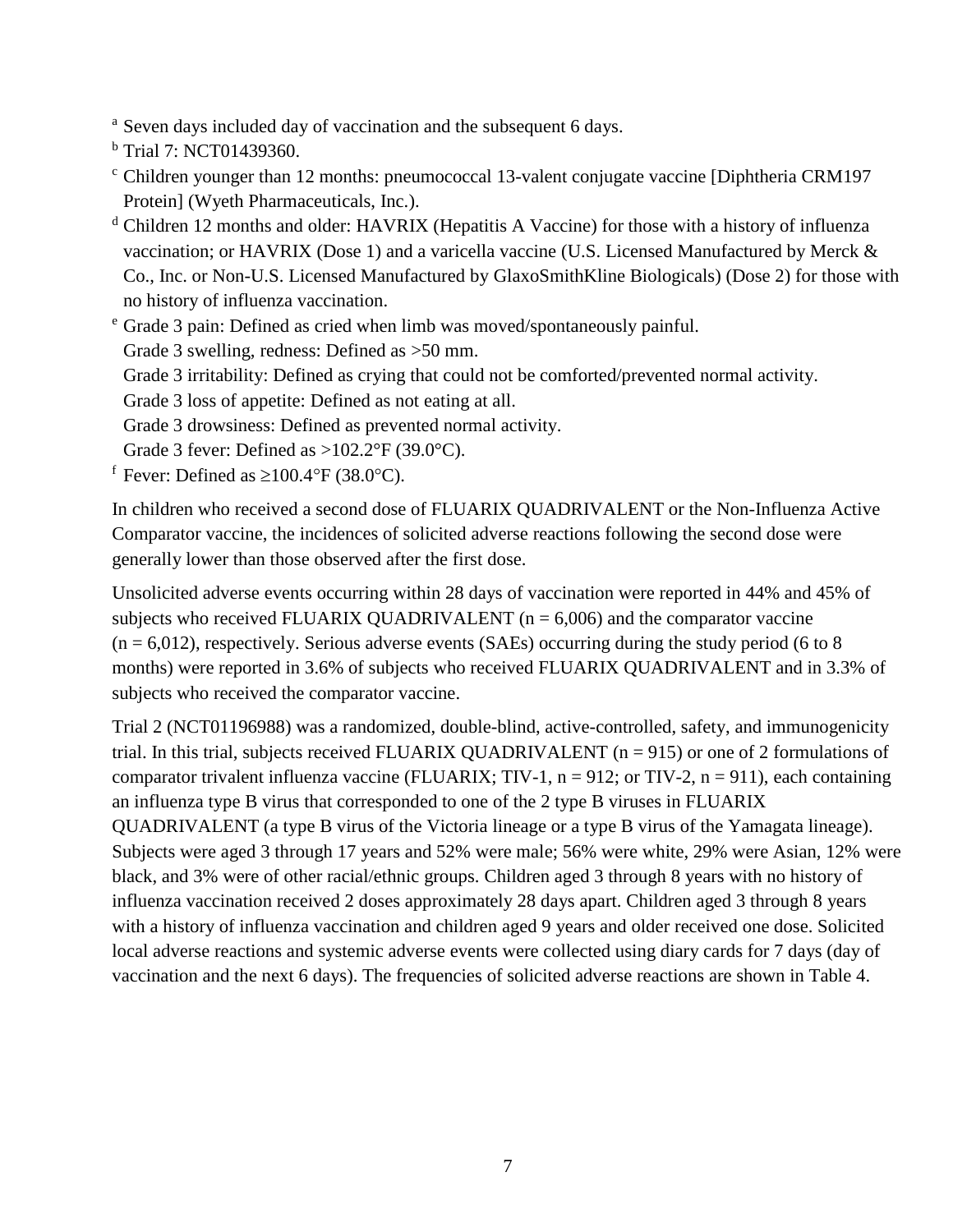**Table 4. FLUARIX QUADRIVALENT: Incidence of Solicited Local Adverse Reactions and Systemic Adverse Reactions within 7 Days<sup>a</sup> after First Vaccination in Children Aged 3 through 17 Years<sup>b</sup> (Total Vaccinated Cohort)**

|                         |                               |                                 |           | <b>Trivalent Influenza Vaccine (TIV)</b> |           |                             |  |
|-------------------------|-------------------------------|---------------------------------|-----------|------------------------------------------|-----------|-----------------------------|--|
|                         |                               | <b>FLUARIX</b>                  |           | TIV-1                                    | $TIV-2$   |                             |  |
|                         |                               | <b>QUADRIVALENT<sup>c</sup></b> |           | $(B$ Victoria) <sup>d</sup>              |           | $(B$ Yamagata) <sup>e</sup> |  |
|                         |                               | $\frac{0}{0}$                   |           | $\frac{0}{0}$                            |           | $\frac{0}{0}$               |  |
|                         | Any                           | Grade 3f                        | Any       | Grade 3f                                 | Any       | Grade 3 <sup>f</sup>        |  |
| <b>Adverse Reaction</b> |                               |                                 |           | <b>Aged 3 through 17 Years</b>           |           |                             |  |
| Local                   |                               | $n = 903$                       | $n = 901$ |                                          |           | $n = 905$                   |  |
| Paing                   | 43.7                          | 1.6                             | 42.4      | 1.8                                      | 40.3      | 0.8                         |  |
| Redness                 | 23.0                          | 1.0                             | 21.3      | 0.2                                      | 20.9      | 0.7                         |  |
| Swelling                | 18.5                          | 0.8                             | 17.2      | 1.1                                      | 14.9      | 0.2                         |  |
|                         | <b>Aged 3 through 5 Years</b> |                                 |           |                                          |           |                             |  |
| <b>Systemic</b>         | $n = 291$                     |                                 |           | $n = 314$                                | $n = 279$ |                             |  |
| Drowsiness              | 17.2                          | 1.0                             | 12.4      | 0.3                                      | 13.6      | 0.7                         |  |
| Irritability            | 16.8                          | 0.7                             | 13.4      | 0.3                                      | 14.3      | 0.7                         |  |
| Loss of appetite        | 15.5                          | 0.3                             | 8.0       | $\theta$                                 | 10.4      | 0.7                         |  |
| Fever <sup>h</sup>      | 8.9                           | 0.3                             | 8.9       | 0.3                                      | 8.2       | 1.1                         |  |
|                         |                               |                                 |           | <b>Aged 6 through 17 Years</b>           |           |                             |  |
| <b>Systemic</b>         |                               | $n = 613$                       |           | $n = 588$                                | $n = 626$ |                             |  |
| Fatigue                 | 19.7                          | 1.5                             | 18.5      | 1.4                                      | 15.5      | 0.5                         |  |
| Muscle aches            | 17.5                          | 0.7                             | 16.0      | 1.4                                      | 15.8      | 0.5                         |  |
| Headache                | 16.3                          | 1.3                             | 19.2      | 0.7                                      | 15.2      | 0.6                         |  |
| Arthralgia              | 9.8                           | 0.3                             | 9.4       | 0.7                                      | 7.3       | 0.2                         |  |
| Gastrointestinal        | 9.8                           | 1.0                             | 9.5       | 0.7                                      | 7.2       | 0.3                         |  |
| symptoms <sup>i</sup>   |                               |                                 |           |                                          |           |                             |  |
| Shivering               | 6.4                           | 0.5                             | 4.4       | 0.5                                      | 5.0       | $\overline{0}$              |  |
| Fever <sup>h</sup>      | 6.0                           | 1.1                             | 8.5       | 0.5                                      | 6.1       | 0.3                         |  |

Total vaccinated cohort for safety included all vaccinated subjects for whom safety data were available.

 $n =$  Number of subjects with diary card completed.

- <sup>a</sup> Seven days included day of vaccination and the subsequent 6 days.
- <sup>b</sup> Trial 2: NCT01196988.
- <sup>c</sup> Contained the same composition as FLUARIX (trivalent formulation) manufactured for the 2010-2011 season and an additional influenza type B virus of Yamagata lineage.
- <sup>d</sup> Contained the same composition as FLUARIX manufactured for the 2010-2011 season (2 influenza A subtype viruses and an influenza type B virus of Victoria lineage).
- <sup>e</sup> Contained the same 2 influenza A subtype viruses as FLUARIX manufactured for the 2010-2011 season and an influenza type B virus of Yamagata lineage.
- $f$  Grade 3 pain: Defined as cried when limb was moved/spontaneously painful (children  $\leq 6$  years), or significant pain at rest, prevented normal everyday activities (children  $\geq 6$  years).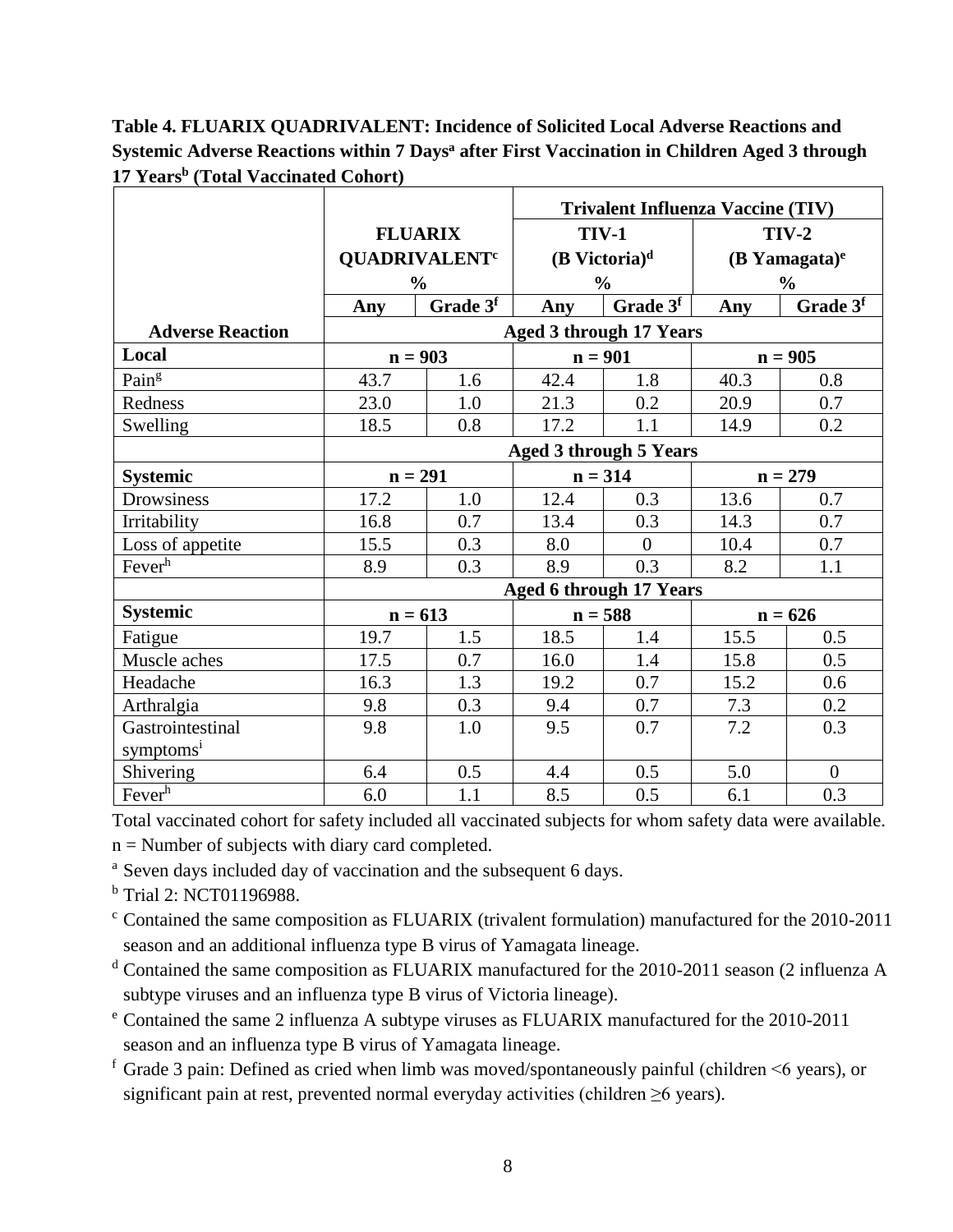Grade 3 redness, swelling: Defined as >50 mm.

Grade 3 drowsiness: Defined as prevented normal activity.

Grade 3 irritability: Defined as crying that could not be comforted/prevented normal activity.

Grade 3 loss of appetite: Defined as not eating at all.

Grade 3 fever: Defined as  $>102.2$ °F (39.0°C).

Grade 3 fatigue, muscle aches, headache, arthralgia, gastrointestinal symptoms, shivering: Defined as prevented normal activity.

<sup>g</sup> Percentage of subjects with any pain by age subgroup: 39%, 38%, and 37% for FLUARIX QUADRIVALENT, TIV-1, and TIV-2, respectively, in children aged 3 through 8 years and 52%, 50%, and 46% for FLUARIX QUADRIVALENT, TIV-1, and TIV-2, respectively, in children aged 9 through 17 years.

h Fever: Defined as  $\geq$ 99.5°F (37.5°C).

<sup>i</sup> Gastrointestinal symptoms included nausea, vomiting, diarrhea, and/or abdominal pain.

In children who received a second dose of FLUARIX QUADRIVALENT, TIV-1, or TIV-2, the incidences of adverse reactions following the second dose were generally lower than those observed after the first dose.

Unsolicited adverse events occurring within 28 days of any vaccination were reported in 31%, 33%, and 34% of subjects who received FLUARIX QUADRIVALENT, TIV-1, or TIV-2, respectively. The unsolicited adverse reactions that occurred most frequently  $(\geq 0.1\%$  for FLUARIX QUADRIVALENT) included injection site pruritus and rash. Serious adverse events occurring within 28 days of any vaccination were reported in 0.1%, 0.1%, and 0.1% of subjects who received FLUARIX QUADRIVALENT, TIV-1, or TIV-2, respectively.

### FLUARIX (Trivalent Formulation)

FLUARIX has been administered to 10,317 adults aged 18 through 64 years, 606 subjects aged 65 years and older, and 2,115 children aged 6 months through 17 years in clinical trials. The incidence of solicited adverse reactions in each age-group is shown in Tables 5 and 6.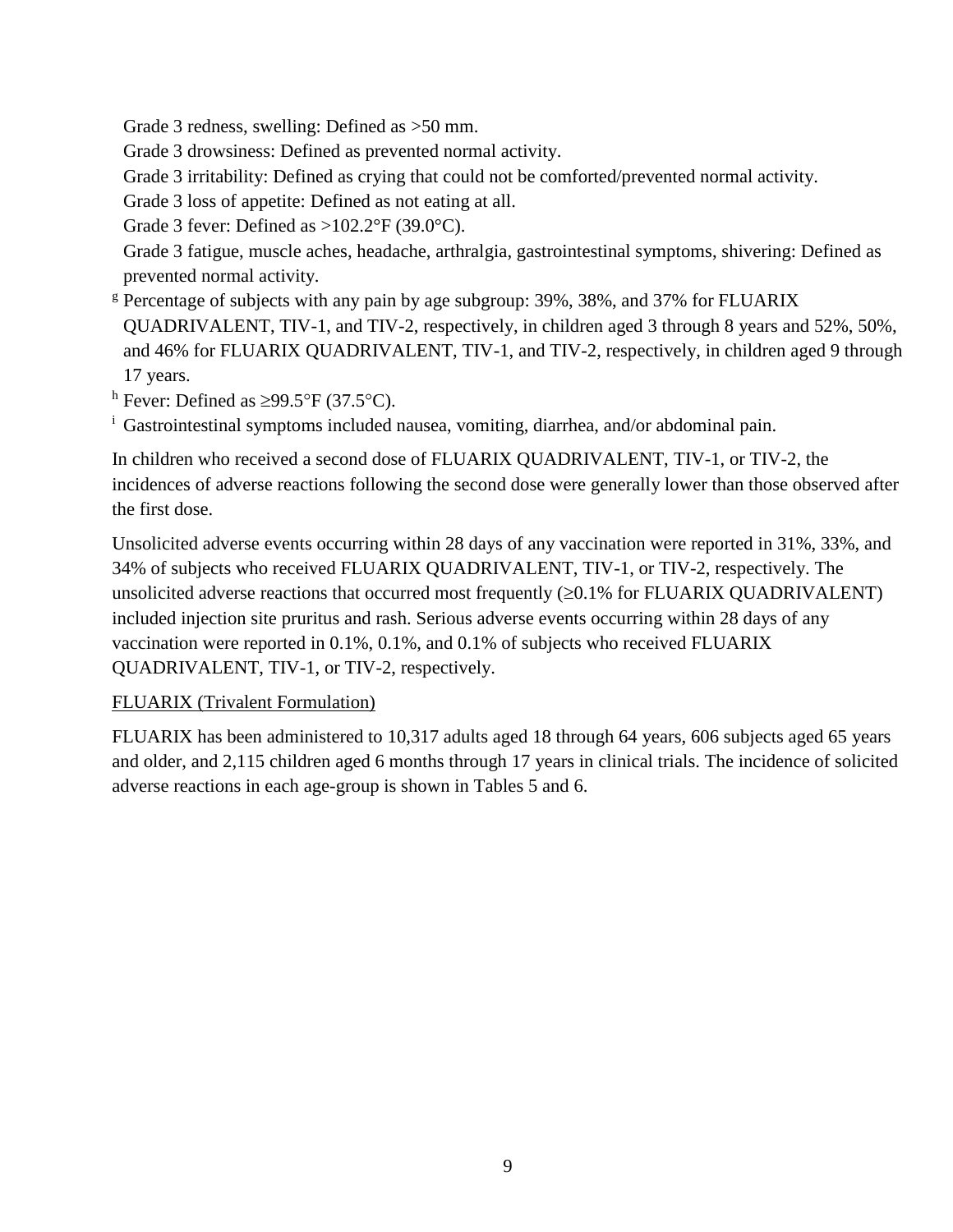|                    | Trial 3 <sup>b</sup> |                                 |      |                |      | Trial 4 <sup>c</sup> |                                |                      |  |
|--------------------|----------------------|---------------------------------|------|----------------|------|----------------------|--------------------------------|----------------------|--|
|                    |                      | <b>Aged 18 through 64 Years</b> |      |                |      |                      | <b>Aged 65 Years and Older</b> |                      |  |
|                    |                      | <b>FLUARIX</b>                  |      | <b>Placebo</b> |      | <b>FLUARIX</b>       | Comparator                     |                      |  |
|                    |                      | $n = 760$                       |      | $n = 192$      |      | $n = 601 - 602$      |                                | $n = 596$            |  |
| <b>Adverse</b>     |                      | $\frac{6}{9}$                   |      | $\frac{6}{9}$  |      | $\frac{6}{6}$        |                                | $\frac{6}{9}$        |  |
| <b>Reaction</b>    | Any                  | Grade 3 <sup>d</sup>            | Any  | Grade $3d$     | Any  | Grade 3 <sup>d</sup> | Any                            | Grade 3 <sup>d</sup> |  |
| Local              |                      |                                 |      |                |      |                      |                                |                      |  |
| Pain               | 54.7                 | 0.1                             | 12.0 | $\overline{0}$ | 19.1 | $\Omega$             | 17.6                           | $\Omega$             |  |
| Redness            | 17.5                 | $\Omega$                        | 10.4 | $\overline{0}$ | 10.6 | 0.2                  | 13.1                           | 0.7                  |  |
| Swelling           | 9.3                  | 0.1                             | 5.7  | $\overline{0}$ | 6.0  | $\theta$             | 8.9                            | 0.7                  |  |
| <b>Systemic</b>    |                      |                                 |      |                |      |                      |                                |                      |  |
| Muscle aches       | 23.0                 | 0.4                             | 12.0 | 0.5            | 7.0  | 0.3                  | 6.5                            | $\overline{0}$       |  |
| Fatigue            | 19.7                 | 0.4                             | 17.7 | 1.0            | 9.0  | 0.3                  | 9.6                            | 0.7                  |  |
| Headache           | 19.3                 | 0.1                             | 21.4 | 1.0            | 7.5  | 0.3                  | 7.9                            | 0.3                  |  |
| Arthralgia         | 6.4                  | 0.1                             | 6.3  | 0.5            | 5.5  | 0.5                  | 5.0                            | 0.2                  |  |
| Shivering          | 3.3                  | 0.1                             | 2.6  | $\theta$       | 1.7  | 0.2                  | 2.2                            | $\theta$             |  |
| Fever <sup>e</sup> | 1.7                  | $\overline{0}$                  | 1.6  | $\overline{0}$ | 1.7  | $\theta$             | 0.5                            | $\overline{0}$       |  |

**Table 5. FLUARIX (Trivalent Formulation): Incidence of Solicited Local Adverse Reactions and Systemic Adverse Reactions within 4 Days<sup>a</sup> of Vaccination in Adults (Total Vaccinated Cohort)**

Total vaccinated cohort for safety included all vaccinated subjects for whom safety data were available.

n = Number of subjects with diary card completed.

<sup>a</sup> Four days included day of vaccination and the subsequent 3 days.

<sup>b</sup> Trial 3 was a randomized, double-blind, placebo-controlled, safety, and immunogenicity trial (NCT00100399).

<sup>c</sup> Trial 4 was a randomized, single-blind, active-controlled, safety, and immunogenicity trial (NCT00197288). The active control was FLUZONE, a U.S.-licensed trivalent, inactivated influenza vaccine (Sanofi Pasteur Inc.).

<sup>d</sup> Grade 3 pain, muscle aches, fatigue, headache, arthralgia, shivering: Defined as prevented normal activity.

Grade 3 redness, swelling: Defined as >50 mm.

Grade 3 fever: Defined as  $>102.2^{\circ}F(39.0^{\circ}C)$ .

<sup>e</sup> Fever: Defined as  $\geq 100.4$  °F (38.0 °C) in Trial 3, and  $\geq 99.5$  °F (37.5 °C) in Trial 4.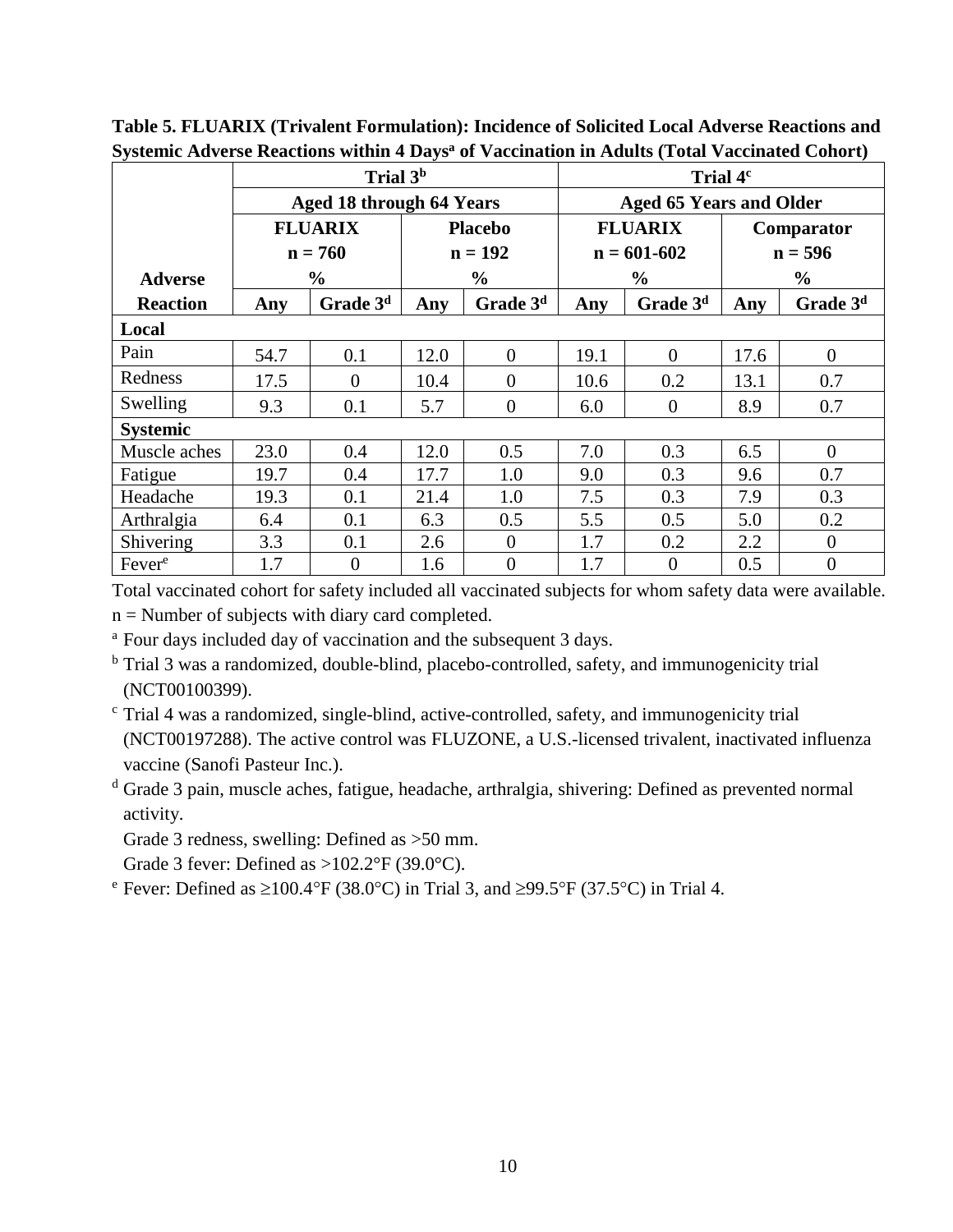**Table 6. FLUARIX (Trivalent Formulation): Incidence of Solicited Local Adverse Reactions and Systemic Adverse Reactions within 4 Days<sup>a</sup> of First Vaccination in Children Aged 3 through 17 Years<sup>b</sup> (Total Vaccinated Cohort)**

|                    | <b>Aged 3 through 4 Years</b> |                      |      | <b>Aged 5 through 17 Years</b> |                |                      |               |                      |
|--------------------|-------------------------------|----------------------|------|--------------------------------|----------------|----------------------|---------------|----------------------|
|                    |                               | <b>FLUARIX</b>       |      | Comparator                     | <b>FLUARIX</b> |                      | Comparator    |                      |
|                    |                               | $n = 350$            |      | $n = 341$                      |                | $n = 1,348$          | $n = 451$     |                      |
| <b>Adverse</b>     |                               | $\frac{0}{0}$        |      | $\frac{6}{6}$                  | $\frac{0}{0}$  |                      | $\frac{6}{6}$ |                      |
| <b>Reaction</b>    | Any                           | Grade 3 <sup>c</sup> | Any  | Grade 3 <sup>c</sup>           | Any            | Grade 3 <sup>c</sup> | Any           | Grade 3 <sup>c</sup> |
| Local              |                               |                      |      |                                |                |                      |               |                      |
| Pain               | 34.9                          | 1.7                  | 38.4 | 1.2                            | 56.2           | 0.8                  | 56.1          | 0.7                  |
| Redness            | 22.6                          | 0.3                  | 19.9 | $\overline{0}$                 | 17.7           | 1.0                  | 16.4          | 0.7                  |
| Swelling           | 13.7                          | $\overline{0}$       | 13.2 | $\overline{0}$                 | 13.9           | 1.5                  | 13.3          | 0.7                  |
| <b>Systemic</b>    |                               |                      |      |                                |                |                      |               |                      |
| Irritability       | 20.9                          | 0.9                  | 22.0 | $\theta$                       | —              |                      |               |                      |
| Loss of appetite   | 13.4                          | 0.9                  | 15.0 | 0.9                            |                |                      |               |                      |
| Drowsiness         | 13.1                          | 0.6                  | 19.6 | 0.9                            |                |                      |               |                      |
| Fever <sup>d</sup> | 6.6                           | 1.4                  | 7.6  | 1.5                            | 4.2            | 0.3                  | 3.3           | 0.2                  |
| Muscle aches       |                               |                      |      |                                | 28.8           | 0.4                  | 28.8          | 0.4                  |
| Fatigue            |                               |                      |      |                                | 19.9           | 1.0                  | 18.8          | 1.1                  |
| Headache           |                               |                      |      |                                | 15.1           | 0.5                  | 16.4          | 0.9                  |
| Arthralgia         |                               |                      |      |                                | 5.6            | 0.1                  | 6.2           | 0.2                  |
| Shivering          |                               |                      |      |                                | 3.1            | 0.1                  | 3.5           | 0.2                  |

Total vaccinated cohort for safety included all vaccinated subjects for whom safety data were available. n = Number of subjects with diary card completed.

<sup>a</sup> Four days included day of vaccination and the subsequent 3 days.

<sup>b</sup> Trial 6 was a single-blind, active-controlled, safety, and immunogenicity U.S. trial (NCT00383123). The active control was FLUZONE, a U.S.-licensed trivalent, inactivated influenza vaccine (Sanofi Pasteur Inc.).

<sup>c</sup> Grade 3 pain, irritability, loss of appetite, drowsiness, muscle aches, fatigue, headache, arthralgia, shivering: Defined as prevented normal activity.

Grade 3 swelling, redness: Defined as >50 mm.

Grade 3 fever: Defined as  $>102.2^{\circ}F(39.0^{\circ}C)$ .

<sup>d</sup> Fever: Defined as  $\geq$ 99.5°F (37.5°C).

In children who received a second dose of FLUARIX or the comparator vaccine, the incidences of adverse reactions following the second dose were similar to those observed after the first dose.

*Serious Adverse Reactions:* In the 4 clinical trials in adults ( $N = 10,923$ ), there was a single case of anaphylaxis within one day following administration of FLUARIX (<0.01%).

### **6.2 Postmarketing Experience**

Beyond those events reported above in the clinical trials for FLUARIX QUADRIVALENT or FLUARIX, the following adverse reactions have been identified during postapproval use of FLUARIX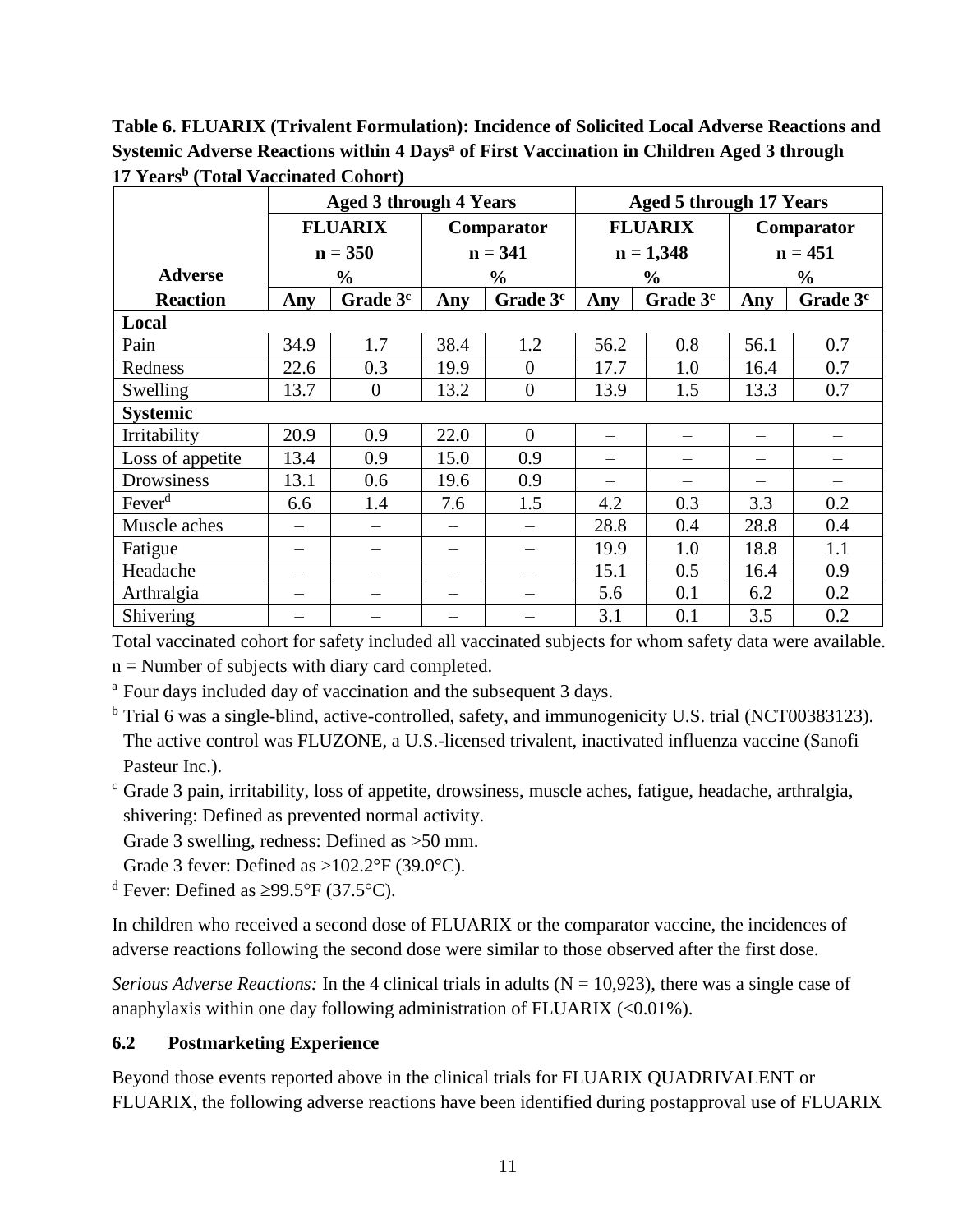QUADRIVALENT or FLUARIX (trivalent influenza vaccine). Because these reactions are reported voluntarily from a population of uncertain size, it is not always possible to reliably estimate their frequency or establish a causal relationship to drug exposure.

Blood and Lymphatic System Disorders

Lymphadenopathy.

Cardiac Disorders

Tachycardia.

Ear and Labyrinth Disorders

Vertigo.

Eye Disorders

Conjunctivitis, eye irritation, eye pain, eye redness, eye swelling, eyelid swelling.

Gastrointestinal Disorders

Abdominal pain or discomfort, swelling of the mouth, throat, and/or tongue.

General Disorders and Administration Site Conditions

Asthenia, chest pain, influenza-like illness, feeling hot, injection site mass, injection site reaction, injection site warmth, body aches.

Immune System Disorders

Anaphylactic reaction including shock, anaphylactoid reaction, hypersensitivity, serum sickness.

Infections and Infestations

Injection site abscess, injection site cellulitis, pharyngitis, rhinitis, tonsillitis.

Nervous System Disorders

Convulsion, encephalomyelitis, facial palsy, facial paresis, Guillain-Barré syndrome, hypoesthesia, myelitis, neuritis, neuropathy, paresthesia, syncope.

Respiratory, Thoracic, and Mediastinal Disorders

Asthma, bronchospasm, dyspnea, respiratory distress, stridor.

Skin and Subcutaneous Tissue Disorders

Angioedema, erythema, erythema multiforme, facial swelling, pruritus, Stevens-Johnson syndrome, sweating, urticaria.

Vascular Disorders

Henoch-Schönlein purpura, vasculitis.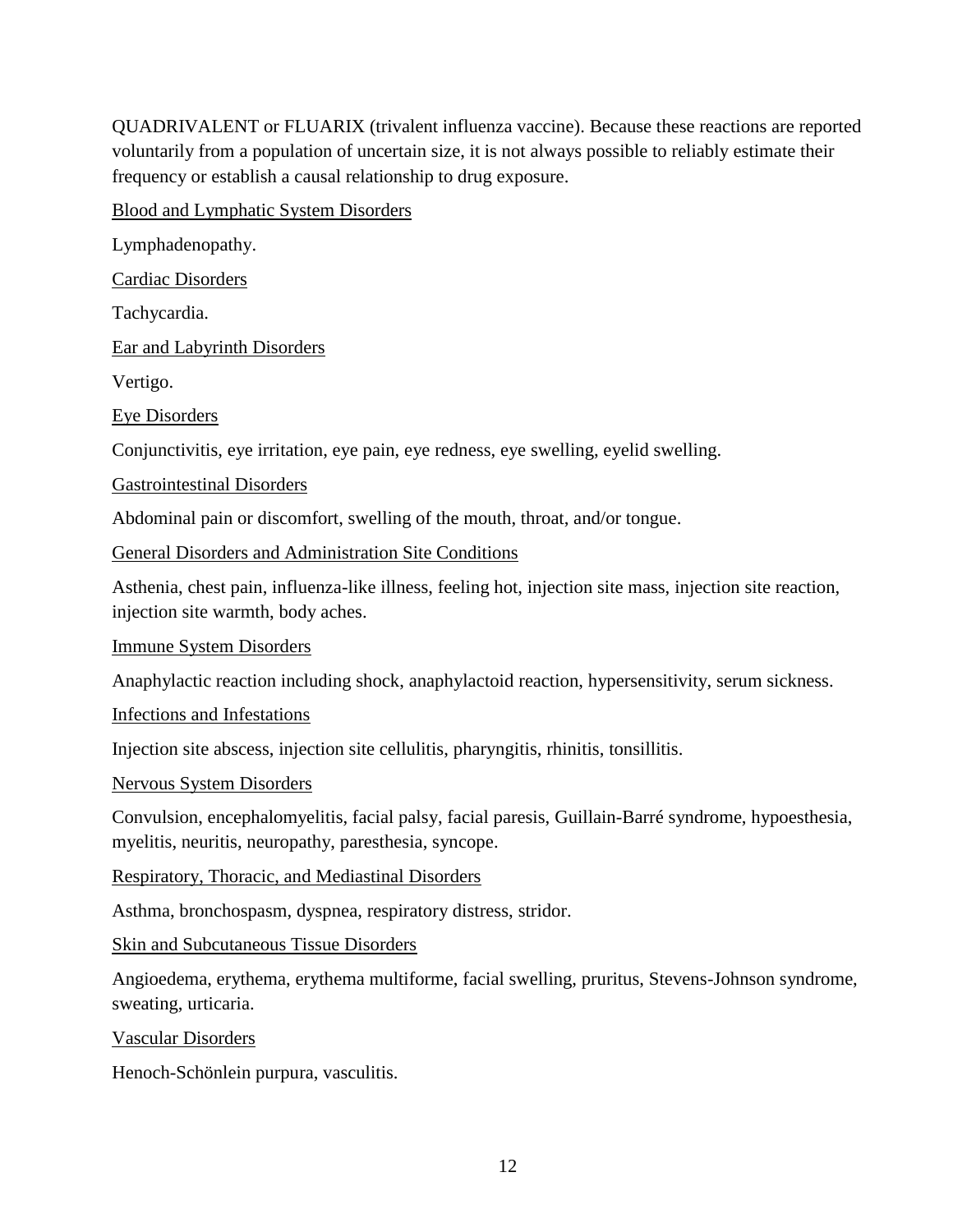### **7 DRUG INTERACTIONS**

#### **7.1 Concomitant Vaccine Administration**

FLUARIX QUADRIVALENT should not be mixed with any other vaccine in the same syringe or vial.

There are insufficient data to assess the concurrent administration of FLUARIX QUADRIVALENT with other vaccines. When concomitant administration of other vaccines is required, the vaccines should be administered at different injection sites.

#### **7.2 Immunosuppressive Therapies**

Immunosuppressive therapies, including irradiation, antimetabolites, alkylating agents, cytotoxic drugs, and corticosteroids (used in greater-than-physiologic doses), may reduce the immune response to FLUARIX QUADRIVALENT.

### **8 USE IN SPECIFIC POPULATIONS**

### **8.1 Pregnancy**

#### Pregnancy Exposure Registry

There is a pregnancy exposure registry that monitors pregnancy outcomes in women exposed to FLUARIX QUADRIVALENT during pregnancy. Healthcare providers are encouraged to register women by calling 1-888-452-9622.

#### Risk Summary

All pregnancies have a risk of birth defect, loss, or other adverse outcomes. In the U.S. general population, the estimated background risk of major birth defects and miscarriage in clinically recognized pregnancies is 2% to 4% and 15% to 20%, respectively.

There are insufficient data on FLUARIX QUADRIVALENT in pregnant women to inform vaccineassociated risks.

A developmental toxicity study was performed in female rats administered FLUARIX QUADRIVALENT prior to mating and during gestation and lactation periods. The total dose was 0.2 mL at each occasion (a single human dose is 0.5 mL). This study revealed no adverse effects on fetal or preweaning development due to FLUARIX QUADRIVALENT *(see Data)*.

### Clinical Considerations

*Disease-Associated Maternal and/or Embryo/Fetal Risk:* Pregnant women infected with seasonal influenza are at increased risk of severe illness associated with influenza infection compared with nonpregnant women. Pregnant women with influenza may be at increased risk for adverse pregnancy outcomes, including preterm labor and delivery.

### Data

*Animal Data:* In a developmental toxicity study, female rats were administered FLUARIX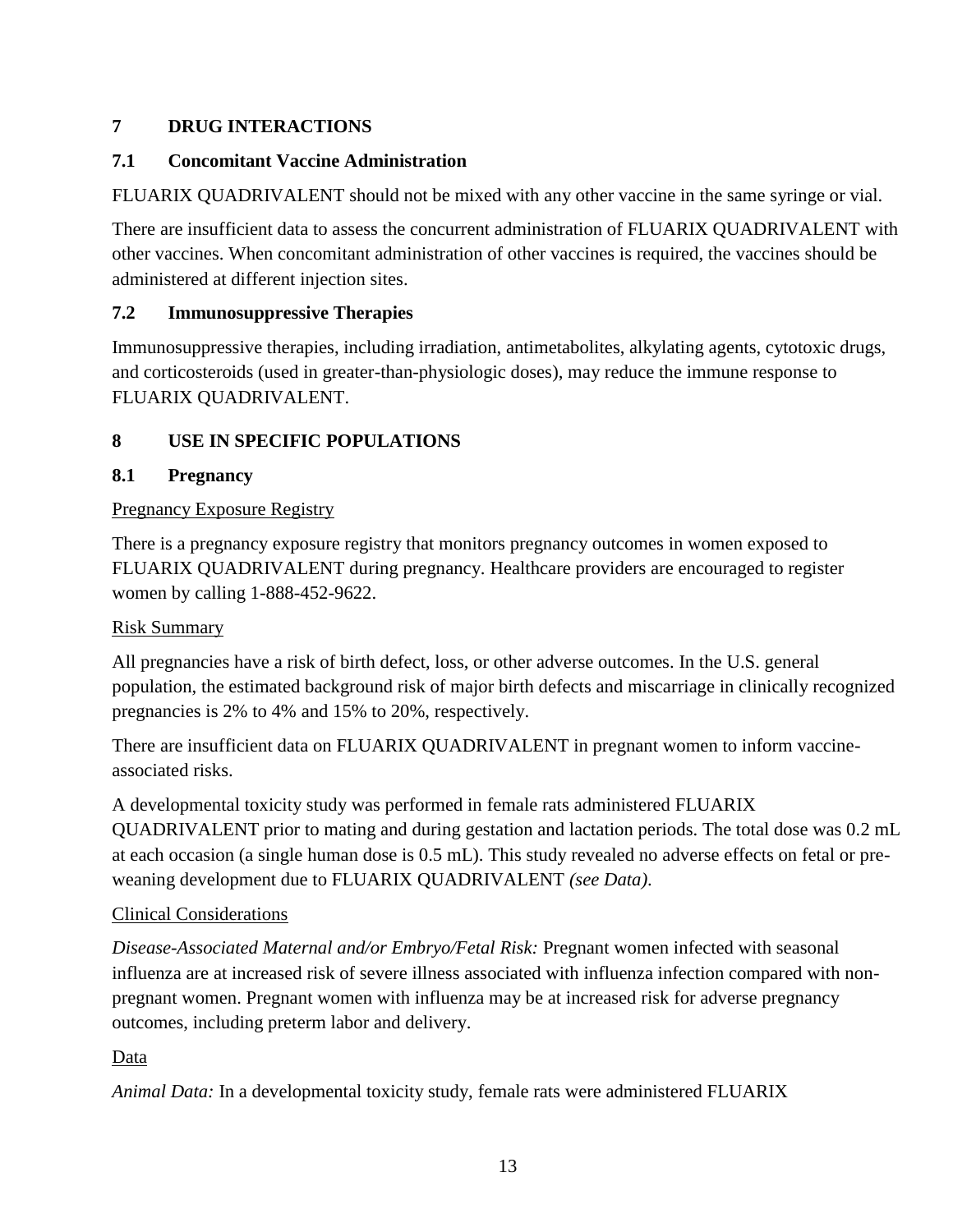QUADRIVALENT by intramuscular injection 4 and 2 weeks prior to mating, on gestation Days 3, 8, 11, and 15, and on lactation Day 7. The total dose was 0.2 mL at each occasion (a single human dose is 0.5 mL). No adverse effects on pre-weaning development up to post-natal Day 25 were observed. There were no vaccine-related fetal malformations or variations.

### **8.2 Lactation**

#### **Risk Summary**

It is not known whether FLUARIX QUADRIVALENT is excreted in human milk. Data are not available to assess the effects of FLUARIX QUADRIVALENT on the breastfed infant or on milk production/excretion. The developmental and health benefits of breastfeeding should be considered along with the mother's clinical need for FLUARIX QUADRIVALENT and any potential adverse effects on the breastfed child from FLUARIX QUADRIVALENT or from the underlying maternal condition. For preventive vaccines, the underlying maternal condition is susceptibility to disease prevented by the vaccine.

### **8.4 Pediatric Use**

Safety and effectiveness of FLUARIX QUADRIVALENT in children younger than 6 months have not been established.

Safety and effectiveness of FLUARIX QUADRIVALENT in individuals aged 6 months through 17 years have been established *[see Adverse Reactions (6.1), Clinical Studies (14.3)]*.

### **8.5 Geriatric Use**

In a randomized, double-blind (2 arms) and open-label (one arm), active-controlled trial, immunogenicity and safety were evaluated in a cohort of subjects aged 65 years and older who received FLUARIX QUADRIVALENT ( $n = 1,517$ ); 469 of these subjects were aged 75 years and older. In subjects aged 65 years and older, the geometric mean antibody titers (GMTs) post-vaccination and seroconversion rates were lower than in younger subjects (aged 18 through 64 years) and the frequencies of solicited and unsolicited adverse reactions were generally lower than in younger subjects.

### **11 DESCRIPTION**

FLUARIX QUADRIVALENT, Influenza Vaccine, for intramuscular injection, is a sterile, colorless, and slightly opalescent suspension. FLUARIX QUADRIVALENT is prepared from influenza viruses propagated in embryonated chicken eggs. Each of the influenza viruses is produced and purified separately. After harvesting the virus-containing fluids, each influenza virus is concentrated and purified by zonal centrifugation using a linear sucrose density gradient solution containing detergent to disrupt the viruses. Following dilution, the vaccine is further purified by diafiltration. Each influenza virus solution is inactivated by the consecutive effects of sodium deoxycholate and formaldehyde leading to the production of a "split virus." Each split inactivated virus is then suspended in sodium phosphate-buffered isotonic sodium chloride solution. Each vaccine is formulated from the split inactivated virus solutions.

FLUARIX QUADRIVALENT has been standardized according to U.S. Public Health Service (USPHS)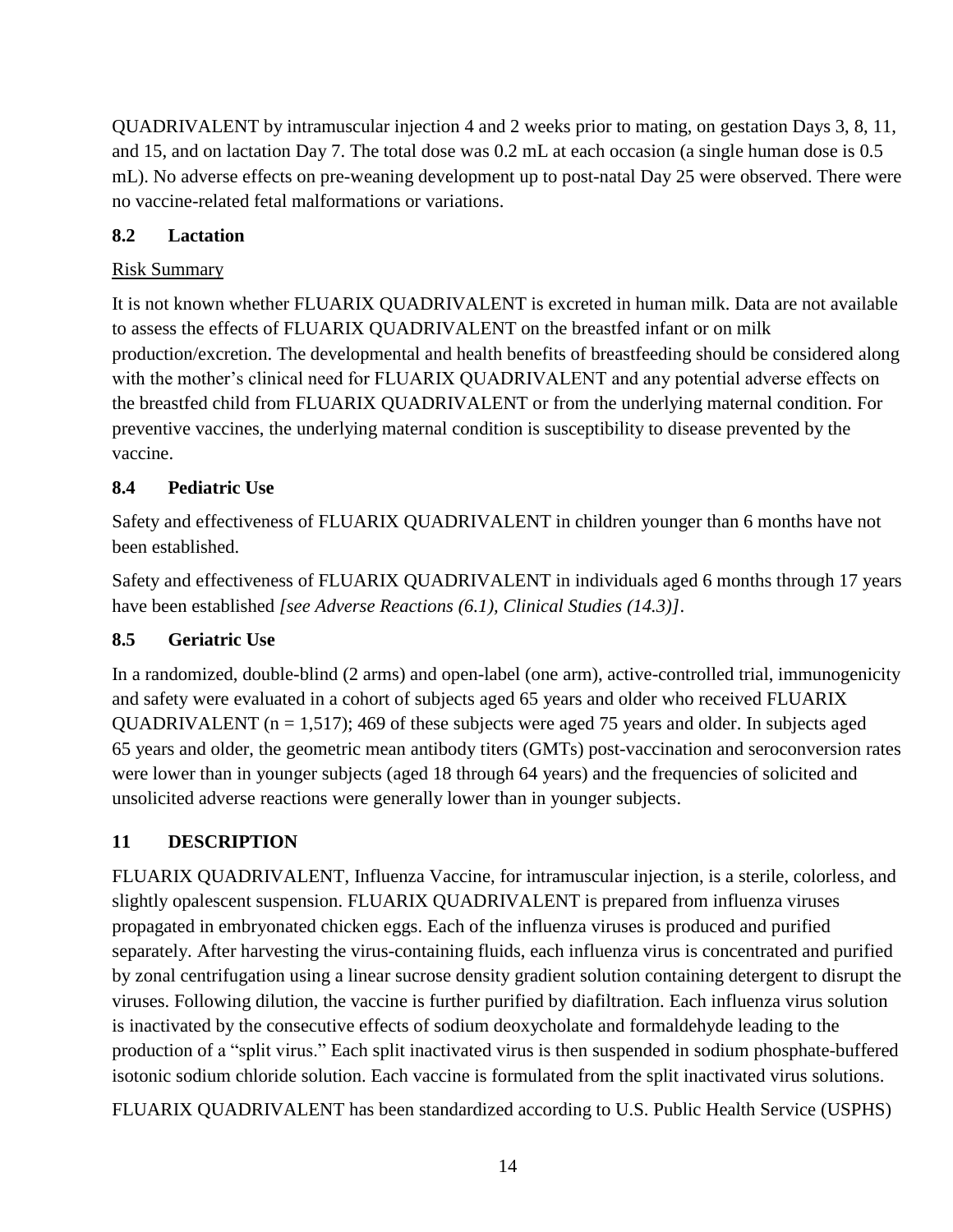requirements for the 2018-2019 influenza season and is formulated to contain 60 micrograms (mcg) hemagglutinin (HA) per 0.5-mL dose, in the recommended ratio of 15 mcg HA of each of the following 4 influenza virus strains (2 A strains and 2 B strains): A/Singapore/GP1908/2015 (H1N1) IVR-180 (an A/Michigan/45/2015 [H1N1] pdm09-like virus), A/Singapore/INFIMH-16-0019/2016 (H3N2) NIB-104, B/Maryland/15/2016 NYMC BX-69A (a B/Colorado/06/2017-like virus), and B/Phuket/3073/2013.

FLUARIX QUADRIVALENT is formulated without preservatives. FLUARIX QUADRIVALENT does not contain thimerosal. Each 0.5-mL dose also contains octoxynol-10 (TRITON X-100) ≤0.115 mg, αtocopheryl hydrogen succinate  $\leq 0.135$  mg, and polysorbate 80 (Tween 80)  $\leq 0.550$  mg. Each dose may also contain residual amounts of hydrocortisone  $\leq 0.0015$  mcg, gentamicin sulfate  $\leq 0.15$  mcg, ovalbumin  $\leq 0.050$  mcg, formaldehyde  $\leq 5$  mcg, and sodium deoxycholate  $\leq 65$  mcg from the manufacturing process.

The tip caps and plungers of the prefilled syringes of FLUARIX QUADRIVALENT are not made with natural rubber latex.

### **12 CLINICAL PHARMACOLOGY**

#### **12.1 Mechanism of Action**

Influenza illness and its complications follow infection with influenza viruses. Global surveillance of influenza identifies yearly antigenic variants. Since 1977, antigenic variants of influenza A (H1N1 and H3N2) viruses and influenza B viruses have been in global circulation.

Public health authorities give annual influenza vaccine composition recommendations. Inactivated influenza vaccines are standardized to contain the hemagglutinins of influenza viruses representing the virus types or subtypes likely to circulate in the United States during the influenza season. Two influenza type B virus lineages (Victoria and Yamagata) are of public health importance because they have cocirculated since 2001. FLUARIX (trivalent influenza vaccine) contains 2 influenza A subtype viruses and one influenza type B virus.

Specific levels of hemagglutination-inhibition (HI) antibody titer post-vaccination with inactivated influenza virus vaccines have not been correlated with protection from influenza illness but the HI antibody titers have been used as a measure of vaccine activity. In some human challenge studies, HI antibody titers of  $\geq$ 1:40 have been associated with protection from influenza illness in up to 50% of subjects.<sup>1,2</sup> Antibody against one influenza virus type or subtype confers little or no protection against another virus. Furthermore, antibody to one antigenic variant of influenza virus might not protect against a new antigenic variant of the same type or subtype. Frequent development of antigenic variants through antigenic drift is the virological basis for seasonal epidemics and the reason for the usual replacement of one or more influenza viruses in each year's influenza vaccine.

Annual revaccination is recommended because immunity declines during the year after vaccination, and because circulating strains of influenza virus change from year to year.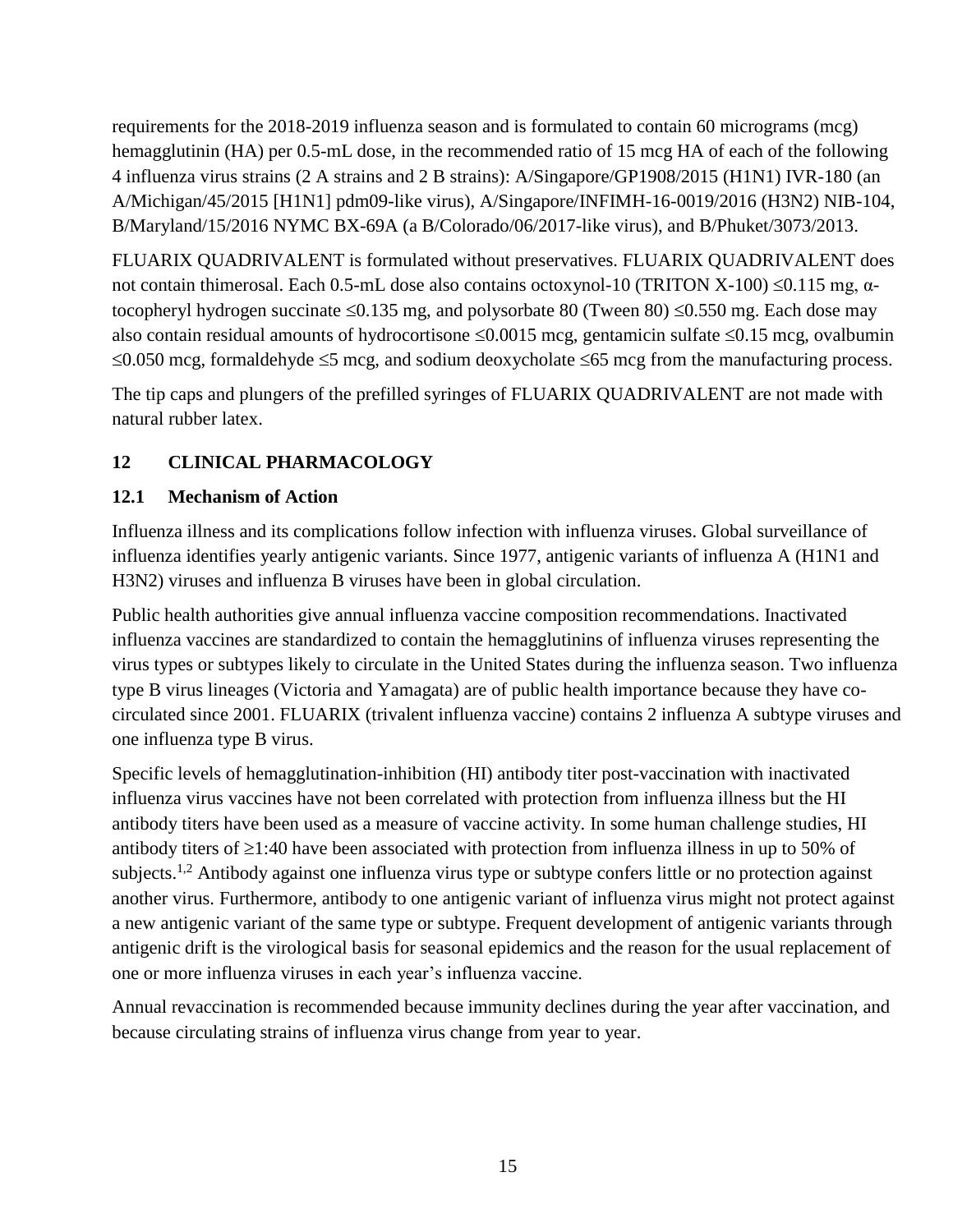#### **13 NONCLINICAL TOXICOLOGY**

#### **13.1 Carcinogenesis, Mutagenesis, Impairment of Fertility**

FLUARIX QUADRIVALENT has not been evaluated for carcinogenic or mutagenic potential or male infertility in animals. Vaccination of female rats with FLUARIX QUADRIVALENT had no effect on fertility *[see Use in Specific Populations (8.1)]*.

#### **14 CLINICAL STUDIES**

#### **14.1 Efficacy against Influenza**

The efficacy experience with FLUARIX is relevant to FLUARIX QUADRIVALENT because both vaccines are manufactured using the same process and have overlapping compositions *[see Description (11)].*

The efficacy of FLUARIX was evaluated in a randomized, double-blind, placebo-controlled trial conducted in 2 European countries during the 2006-2007 influenza season. Efficacy of FLUARIX, containing A/New Caledonia/20/1999 (H1N1), A/Wisconsin/67/2005 (H3N2), and B/Malaysia/2506/2004 influenza virus strains, was defined as the prevention of culture-confirmed influenza A and/or B cases, for vaccine antigenically matched strains, compared with placebo. Healthy subjects aged 18 through 64 years (mean age: 40 years) were randomized (2:1) to receive FLUARIX  $(n = 5,103)$  or placebo  $(n = 2,549)$  and monitored for influenza-like illnesses (ILI) starting 2 weeks postvaccination and lasting for approximately 7 months. In the overall population, 60% of subjects were female and 99.9% were white. Culture-confirmed influenza was assessed by active and passive surveillance of ILI. Influenza-like illness was defined as at least one general symptom (fever  $\geq$ 100°F and/or myalgia) and at least one respiratory symptom (cough and/or sore throat). After an episode of ILI, nose and throat swab samples were collected for analysis; attack rates and vaccine efficacy were calculated (Table 7).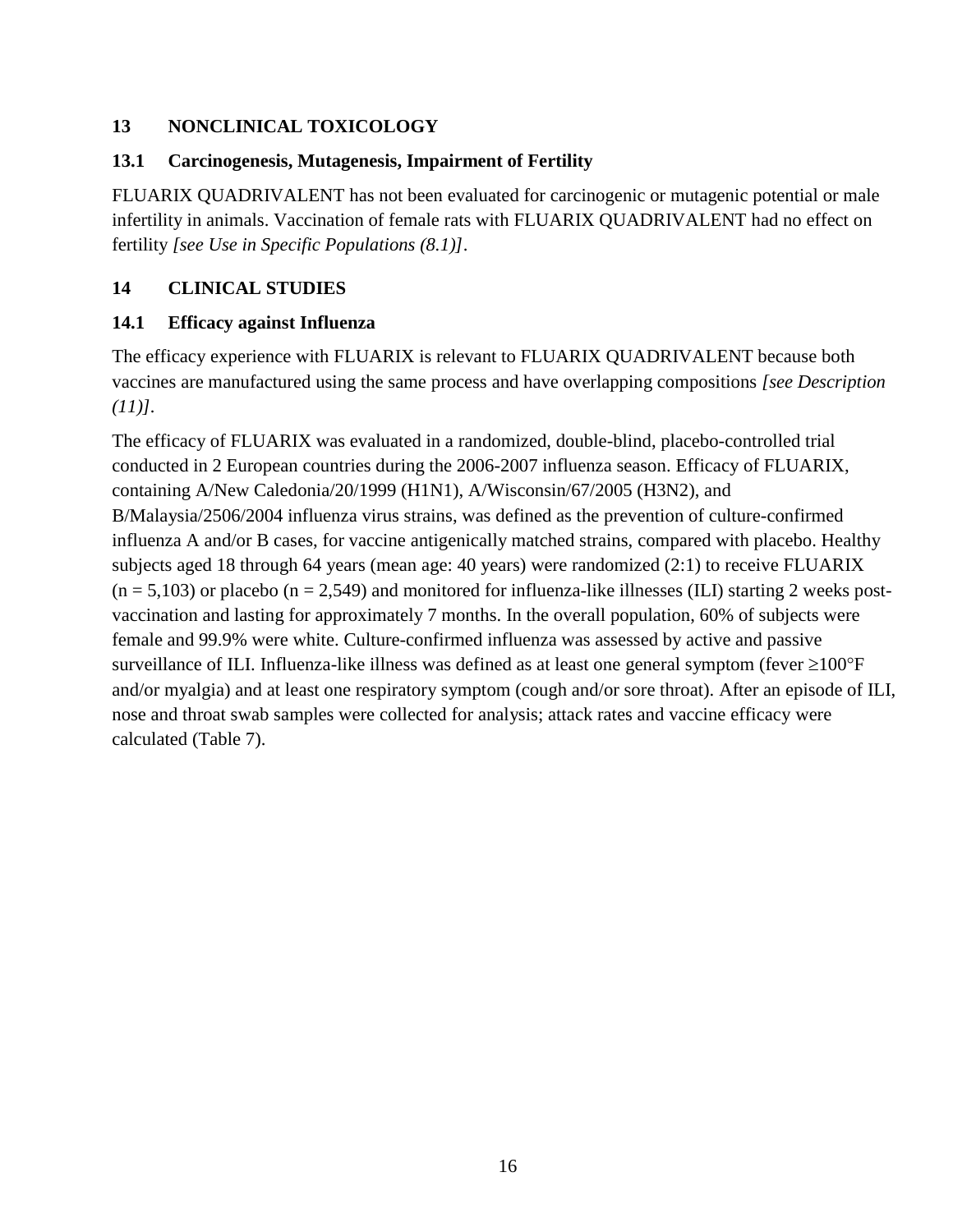|                                                                                |                |         | <b>Attack Rates</b><br>(n/N) |               | <b>Vaccine Efficacy</b> |                    |  |  |  |
|--------------------------------------------------------------------------------|----------------|---------|------------------------------|---------------|-------------------------|--------------------|--|--|--|
|                                                                                | N <sub>b</sub> | $n^{c}$ | $\frac{0}{0}$                | $\frac{0}{0}$ | <b>Lower Limit</b>      | <b>Upper Limit</b> |  |  |  |
| <b>Antigenically Matched Strains<sup>a</sup></b>                               |                |         |                              |               |                         |                    |  |  |  |
| <b>FLUARIX</b>                                                                 | 5,103          | 49      | $1.0\,$                      | $66.9^b$      | 51.9                    | 77.4               |  |  |  |
| Placebo                                                                        | 2,549          | 74      | 2.9                          |               |                         |                    |  |  |  |
| All Culture-Confirmed Influenza (Matched, Unmatched, and Untyped) <sup>c</sup> |                |         |                              |               |                         |                    |  |  |  |
| <b>FLUARIX</b>                                                                 | 5,103          | 63      | 1.2                          | $61.6^b$      | 46.0                    | 72.8               |  |  |  |
| Placebo                                                                        | 2,549          | 82      | 3.2                          |               |                         |                    |  |  |  |

**Table 7. FLUARIX (Trivalent Formulation): Attack Rates and Vaccine Efficacy against Culture-Confirmed Influenza A and/or B in Adults (Total Vaccinated Cohort)**

<sup>a</sup> There were no vaccine matched culture-confirmed cases of A/New Caledonia/20/1999 (H1N1) or B/Malaysia/2506/2004 influenza virus strains with FLUARIX or placebo.

<sup>b</sup> Vaccine efficacy for FLUARIX exceeded a pre-defined threshold of 35% for the lower limit of the 2 sided 95% Confidence Interval (CI).

 $\degree$  Of the 22 additional cases, 18 were unmatched and 4 were untyped; 15 of the 22 cases were A (H3N2) (11 cases with FLUARIX and 4 cases with placebo).

In a post-hoc, exploratory analysis by age, vaccine efficacy (against culture-confirmed influenza A and/or B cases, for vaccine antigenically matched strains) in subjects aged 18 through 49 years was 73.4% (95% CI: 59.3, 82.8) (number of influenza cases: FLUARIX  $[n = 35/3,602]$  and placebo  $[n = 66/1,810]$ ). In subjects aged 50 through 64 years, vaccine efficacy was 13.8% (95% CI: -137.0, 66.3) (number of influenza cases: FLUARIX  $[n = 14/1, 501]$  and placebo  $[n = 8/739]$ ). As the trial lacked statistical power to evaluate efficacy within age subgroups, the clinical significance of these results is unknown.

The efficacy of FLUARIX QUADRIVALENT was evaluated in Trial 7, a randomized, observer-blind, non-influenza vaccine-controlled trial conducted in 13 countries in Asia, Europe, and Central America during the 2011-2012 and 2012-2013 Northern Hemisphere influenza seasons, and from 2012 to 2014 during influenza seasons in subtropical countries. Healthy subjects aged 6 through 35 months (mean age: 22 months) were randomized (1:1) to receive FLUARIX QUADRIVALENT ( $n = 6,006$ ) or a noninfluenza control vaccine ( $n = 6.012$ ). In the overall population, 51% were male; 27% were white, 45% were Asian, and 28% were of other racial/ethnic groups. Children aged 12 months and older with no history of influenza vaccination and children younger than 12 months received 2 doses of FLUARIX QUADRIVALENT or the Non-Influenza Active Comparator vaccine approximately 28 days apart. Children aged 12 months and older with a history of influenza vaccination received one dose.

The influenza virus strain composition of FLUARIX QUADRIVALENT administered in each of the 5 study cohorts followed the World Health Organization (WHO) recommendations (which included  $2<sup>nd</sup>$  B strain from 2012 onwards) for each influenza season associated with a particular cohort.

Efficacy of FLUARIX QUADRIVALENT was assessed for the prevention of reverse transcriptase polymerase chain reaction (RT-PCR)-confirmed influenza°A and/or B°disease, due to any seasonal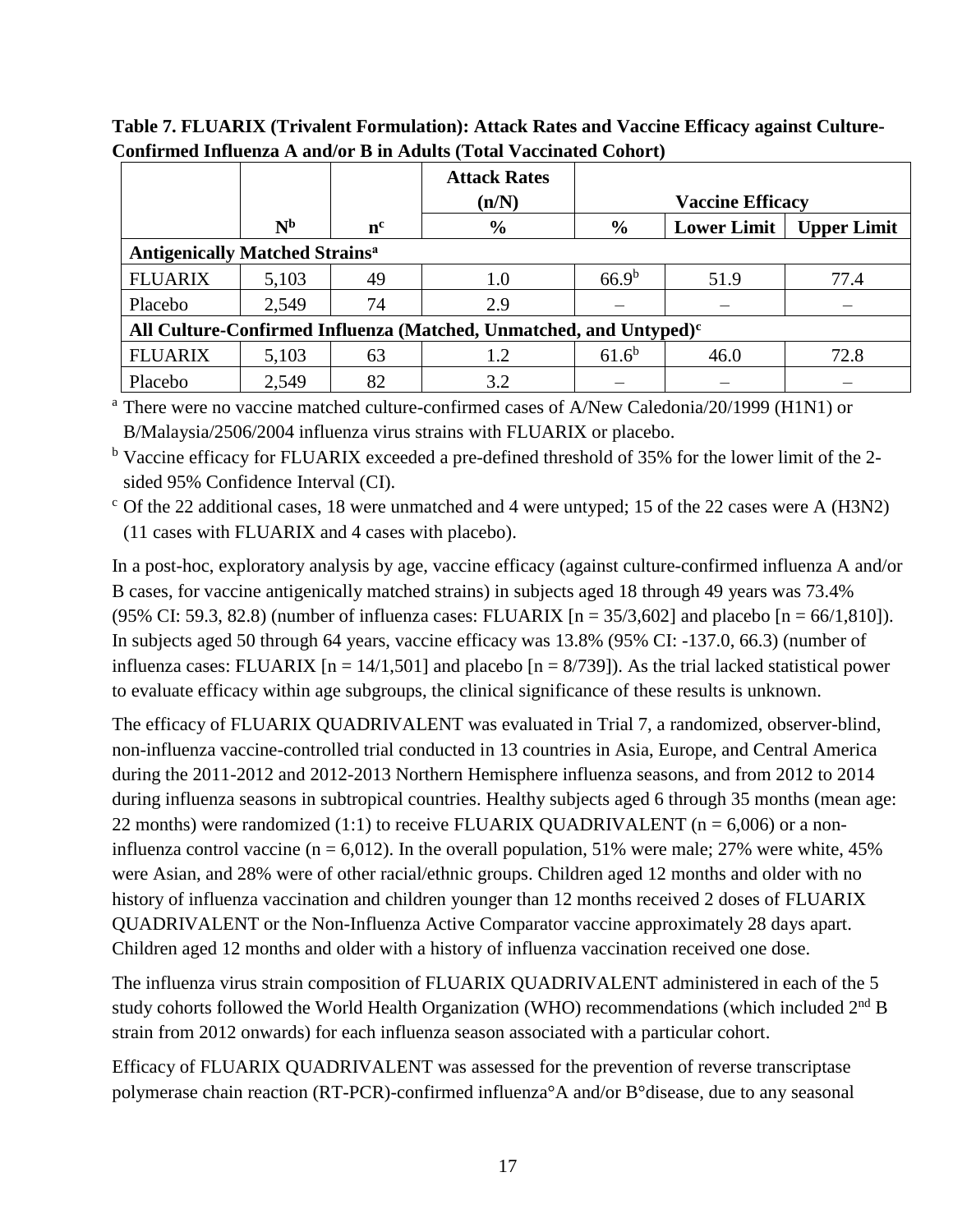influenza strain, compared with non-influenza control vaccines. Influenza disease included episodes of influenza-like illness (ILI, i.e., fever  $\geq 100.4^{\circ}$ F with any of the following: cough, runny nose, nasal congestion, or breathing difficulty) or a consequence of influenza virus infection (acute otitis media or lower respiratory illnesses). Among subjects with RT-PCR-positive influenza A and/or B disease, subjects were further prospectively classified based on the presence of adverse outcomes associated with influenza infection: fever >102.2°F, physician-diagnosed acute otitis media, physician-diagnosed lower respiratory tract illness, physician-diagnosed serious extra-pulmonary complications, hospitalization in the intensive care unit, or supplemental oxygen required for more than 8 hours. Subjects were monitored for influenza disease by passive and active surveillance starting 2 weeks post-vaccination and lasting for approximately 6 months. After an episode of ILI, lower respiratory illness, or acute otitis media, nasal swabs were collected and tested for influenza°A and/or°B by RT-PCR. All RT-PCR-positive specimens were further tested in cell culture and by antigenic characterization to determine whether the viral strains matched those in the vaccine. Vaccine efficacy for subjects with RT-PCR confirmed and cultureconfirmed vaccine matching strains (According-to-Protocol (ATP) cohort for efficacy – time to event) is presented in Table 8.

|                                                              |                |         | <b>Attack</b> |               |                         |                           |  |  |
|--------------------------------------------------------------|----------------|---------|---------------|---------------|-------------------------|---------------------------|--|--|
|                                                              |                |         | Rates $(n/N)$ |               | <b>Vaccine Efficacy</b> |                           |  |  |
|                                                              | N <sub>b</sub> | $n^{c}$ | $\frac{6}{9}$ | $\frac{6}{9}$ |                         | Lower Limit   Upper Limit |  |  |
| <b>All RT-PCR-Confirmed Influenza</b>                        |                |         |               |               |                         |                           |  |  |
| FLUARIX QUADRIVALENT                                         | 5,707          | 344     | 6.03          | 49.8          | $41.8^{d}$              | 56.8                      |  |  |
| Non-Influenza Comparatore,f                                  | 5,697          | 662     | 11.62         |               |                         |                           |  |  |
| <b>All Culture-Confirmed Influenza</b>                       |                |         |               |               |                         |                           |  |  |
| FLUARIX QUADRIVALENT                                         | 5,707          | 303     | 5.31          | 51.2          | 44.1 <sup>g</sup>       | 57.6                      |  |  |
| Non-Influenza Comparatore,f                                  | 5,697          | 602     | 10.57         |               |                         |                           |  |  |
| <b>All Antigenically Matched Culture-Confirmed Influenza</b> |                |         |               |               |                         |                           |  |  |
| FLUARIX QUADRIVALENT                                         | 5,707          | 88      | 1.54          | 60.1          | 49.1 <sup>h</sup>       | 69.0                      |  |  |
| Non-Influenza Comparator <sup>e,f</sup>                      | 5,697          | 216     | 3.79          |               |                         |                           |  |  |

**Table 8. Attack Rates and Vaccine Efficacy against Influenza A and/or B in Children Aged 6 through 35 Months<sup>a</sup> (ATP Cohort for Efficacy – Time to Event)**

ATP = According-to-Protocol; RT-PCR = Reverse Transcriptase Polymerase Chain Reaction.

<sup>a</sup> Trial 7: NCT01439360.

 $<sup>b</sup>$  Number of subjects in the ATP cohort for efficacy – time to event, which included subjects who met all</sup> eligibility criteria, who were followed for efficacy and complied with the study protocol until the influenza-like episode.

<sup>c</sup> Number of subjects who reported at least one case in the reporting period.

<sup>d</sup> Vaccine efficacy for FLUARIX QUADRIVALENT met the pre-defined criterion for the lower limit of the 2-sided 97.5% CI ( $>15\%$  for all influenza).

<sup>e</sup> Children younger than 12 months: pneumococcal 13-valent conjugate vaccine [Diphtheria CRM197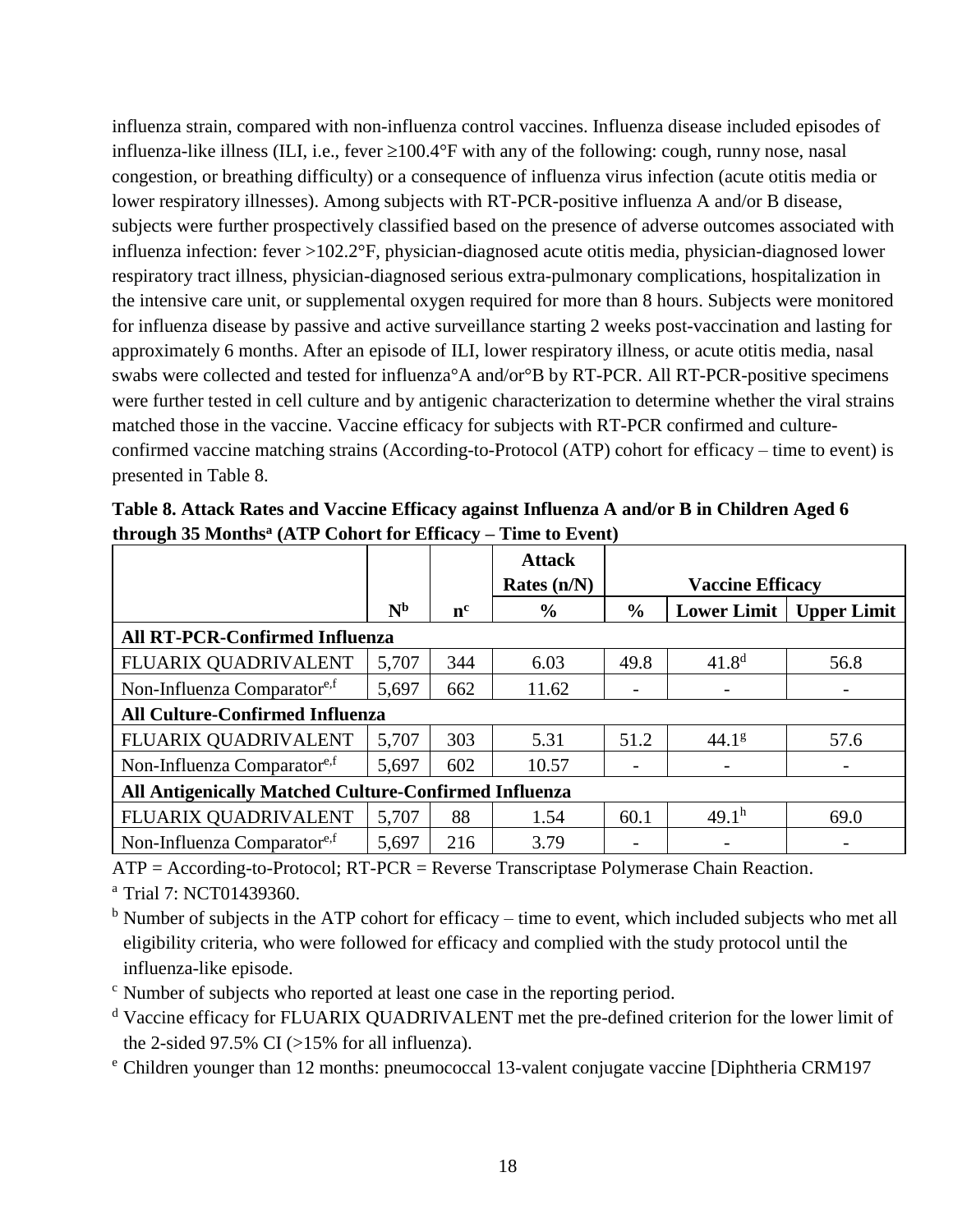Protein] (Wyeth Pharmaceuticals, Inc.).

- <sup>f</sup> Children 12 months and older: HAVRIX (Hepatitis A Vaccine) for those with a history of influenza vaccination; or HAVRIX (Dose 1) and a varicella vaccine (U.S. Licensed Manufactured by Merck & Co., Inc. or Non-U.S. Licensed Manufactured by GlaxoSmithKline Biologicals) (Dose 2) for those with no history of influenza vaccination.
- <sup>g</sup> Vaccine efficacy for FLUARIX QUADRIVALENT met the pre-defined criterion of >10% for the lower limit of the 2-sided 95% CI.
- h Vaccine efficacy for FLUARIX QUADRIVALENT met the pre-defined criterion of >15% for the lower limit of the 2-sided 95% CI.

The vaccine efficacy against RT-PCR-confirmed influenza associated with adverse outcomes was 64.6% (97.5% CI 53.2%, 73.5%). The vaccine efficacy against RT-PCR-confirmed influenza associated with adverse outcomes due to A/H1N1, A/H3N2, B/Victoria, and B/Yamagata was 71.4% (95% CI 48.5%, 85.2%), 51.3% (95% CI 32.7%, 65.2%), 86.7% (95% CI 52.8%, 97.9%), and 68.9% (95% CI 50.6%, 81.2%), respectively.

For RT-PCR-confirmed influenza cases associated with adverse outcomes, the incidence of the specified adverse outcomes are presented in Table 9.

|                                                                              |                | <b>FLUARIX QUADRIVALENT</b><br>$n = 5,707$ |               | <b>Non-Influenza Active</b><br>$Comparator^{c,d}$<br>$n = 5,697$ |                |               |  |
|------------------------------------------------------------------------------|----------------|--------------------------------------------|---------------|------------------------------------------------------------------|----------------|---------------|--|
| <b>Influenza-Associated</b>                                                  | <b>Number</b>  | Number of                                  |               | <b>Number</b>                                                    | Number of      |               |  |
| <b>Symptome</b>                                                              | of Events      | Subjectsf                                  | $\frac{6}{6}$ | of Events                                                        | Subjectsf      | $\frac{6}{9}$ |  |
| Fever >102.2 <sup>0</sup> F/39 <sup>0</sup> C                                | 62             | 61                                         | 1.1           | 184                                                              | 183            | 3.2           |  |
| Acute otitis media (AOM) <sup>g</sup>                                        | 5              | 5                                          | 0.1           | 15                                                               | 15             | 0.3           |  |
| Physician-diagnosed lower<br>respiratory tract illness <sup>h</sup>          | 28             | 28                                         | 0.5           | 62                                                               | 61             | 1.1           |  |
| Physician-diagnosed serious<br>extra-pulmonary<br>complications <sup>i</sup> | $\overline{2}$ | $\overline{2}$                             | $\Omega$      | 3                                                                | 3              | 0.1           |  |
| Hospitalization in the<br>intensive care unit                                | $\theta$       | $\overline{0}$                             | $\Omega$      | $\overline{0}$                                                   | $\overline{0}$ | $\Omega$      |  |
| Supplemental oxygen<br>required for more than 8<br>hours                     | $\theta$       | $\overline{0}$                             | $\Omega$      | $\theta$                                                         | $\theta$       | $\Omega$      |  |

**Table 9. Incidence of Adverse Outcomes Associated with RT-PCR-Positive Influenza in Children Aged 6 through 35 Months<sup>a</sup> (ATP Cohort for Efficacy- Time to Event)<sup>b</sup>**

 $ATP = According-to-Protocol; RT-PCR = Reverse transcriptase polymerase chain reaction.$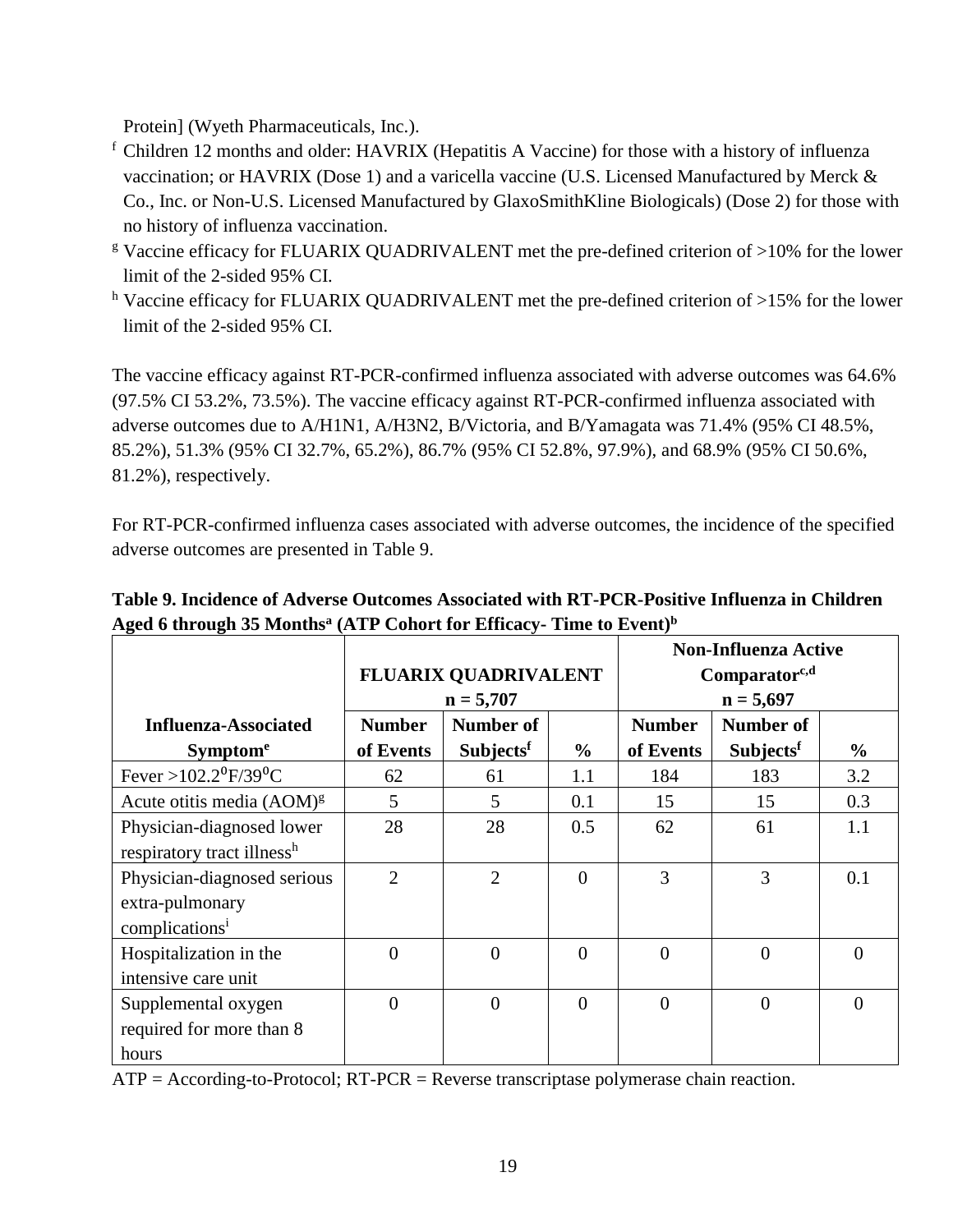<sup>a</sup> Trial 7: NCT01439360.

- $<sup>b</sup>$  Number of subjects in the ATP cohort for efficacy time to event, which included subjects who met all</sup> eligibility criteria, who were followed for efficacy and complied with the study protocol until the influenza-like episode.
- <sup>c</sup> Children younger than 12 months: pneumococcal 13-valent conjugate vaccine [Diphtheria CRM197 Protein] (Wyeth Pharmaceuticals, Inc.).
- <sup>d</sup> Children 12 months and older: HAVRIX (Hepatitis A Vaccine) for those with a history of influenza vaccination; or HAVRIX (Dose 1) and a varicella vaccine (U.S. Licensed Manufactured by Merck & Co., Inc. or Non-U.S. Licensed Manufactured by GlaxoSmithKline Biologicals) (Dose 2) for those with no history of influenza vaccination.
- <sup>e</sup> Subjects who experienced more than one adverse outcome, each outcome was counted in the respective category.
- <sup>f</sup> Number of subjects with at least one event in a given category.
- <sup>g</sup> Analyses considered AOM cases confirmed by otoscopy.
- h Pneumonia, lower respiratory tract infection, bronchiolitis, bronchitis, or croup infection as per final diagnosis by physician.
- <sup>i</sup> Includes myositis, encephalitis or other neurologic condition including seizure, myocarditis/pericarditis or other serious medical condition as per final diagnosis by physician.

### **14.2 Immunological Evaluation of FLUARIX QUADRIVALENT in Adults**

Trial 1 was a randomized, double-blind (2 arms) and open-label (one arm), active-controlled, safety, immunogenicity, and non-inferiority trial. In this trial, subjects received FLUARIX QUADRIVALENT  $(n = 1,809)$  or one of 2 formulations of comparator trivalent influenza vaccine (FLUARIX, TIV-1,  $n = 608$  or TIV-2,  $n = 534$ ), each containing an influenza type B virus that corresponded to one of the 2 type B viruses in FLUARIX QUADRIVALENT (a type B virus of the Victoria lineage or a type B virus of the Yamagata lineage). Subjects aged 18 years and older (mean age: 58 years) were evaluated for immune responses to each of the vaccine antigens 21 days following vaccination. In the overall population, 57% of subjects were female; 69% were white, 27% were Asian, and 4% were of other racial/ethnic groups.

The immunogenicity endpoints were GMTs of serum HI antibodies adjusted for baseline, and the percentage of subjects who achieved seroconversion, defined as a pre-vaccination HI titer of <1:10 with a post-vaccination titer  $\geq 1:40$  or at least a 4-fold increase in serum HI antibody titer over baseline to  $\geq 1:40$ following vaccination, performed on the According-to-Protocol (ATP) cohort for whom immunogenicity assay results were available after vaccination. FLUARIX QUADRIVALENT was non-inferior to both TIVs based on adjusted GMTs (upper limit of the 2-sided 95% CI for the GMT ratio [TIV/FLUARIX QUADRIVALENT  $\leq 1.5$ ) and seroconversion rates (upper limit of the 2-sided 95% CI on difference of the TIV minus FLUARIX QUADRIVALENT  $\leq 10\%$ ). The antibody response to influenza B strains contained in FLUARIX QUADRIVALENT was higher than the antibody response after vaccination with a TIV containing an influenza B strain from a different lineage. There was no evidence that the addition of the second B strain resulted in immune interference to other strains included in the vaccine (Table 10).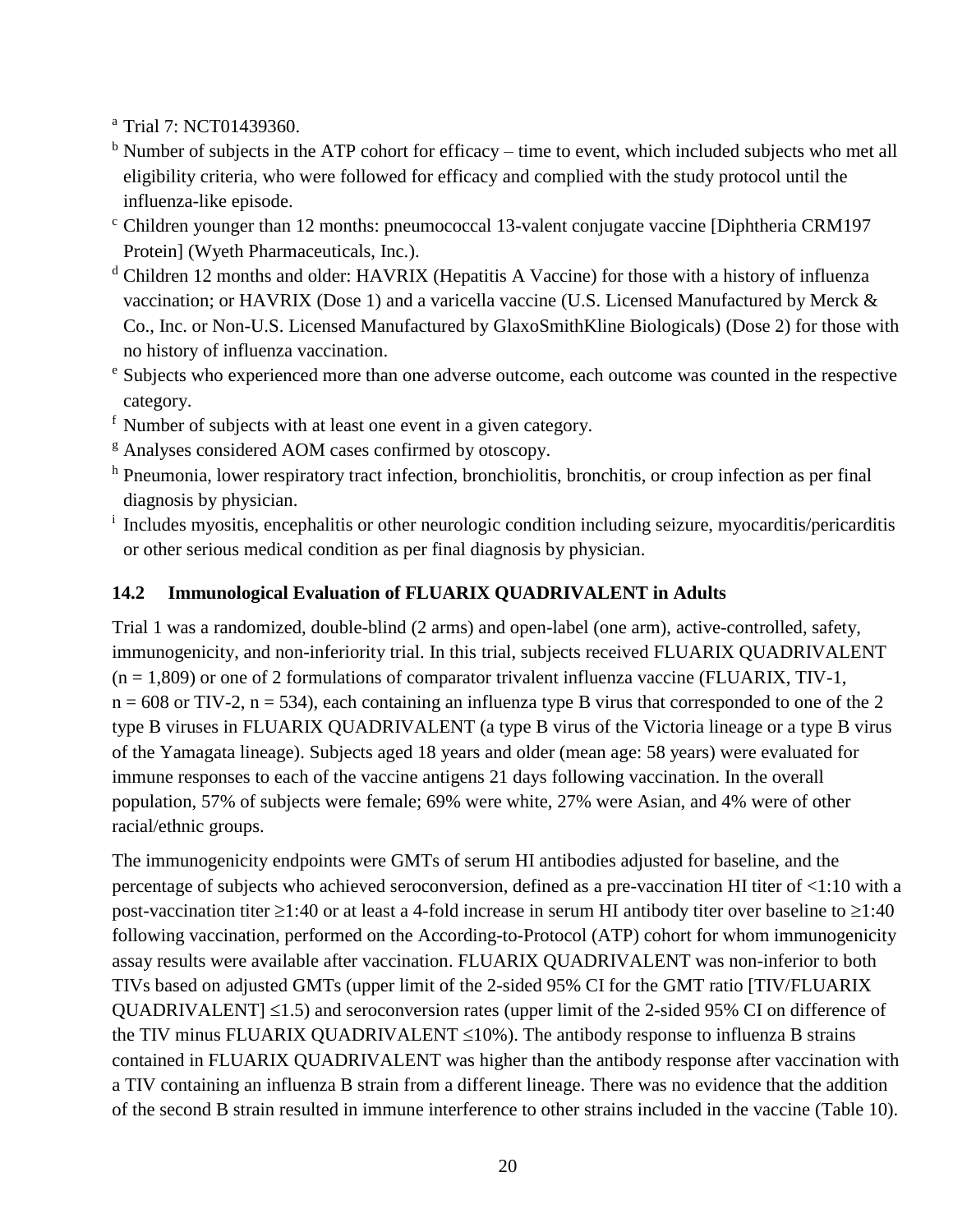|                             |                                 |                    | <b>Trivalent Influenza Vaccine (TIV)</b> |
|-----------------------------|---------------------------------|--------------------|------------------------------------------|
|                             | <b>FLUARIX</b>                  | <b>TIV-1</b>       | $TIV-2$                                  |
|                             | <b>QUADRIVALENT<sup>a</sup></b> | $(B$ Victoria) $b$ | (B Yamagata) $\text{c}$                  |
| <b>Geometric Mean</b>       | $n = 1,809$                     | $n = 608$          | $n = 534$                                |
| <b>Antibody Titer</b>       | $(95\% \text{ CI})$             | (95% CI)           | (95% CI)                                 |
| A/California/7/2009         | 201.1                           | 218.4              | 213.0                                    |
| (H1N1)                      | (188.1, 215.1)                  | (194.2, 245.6)     | (187.6, 241.9)                           |
| A/Victoria/210/2009         | 314.7                           | 298.2              | 340.4                                    |
| (H3N2)                      | (296.8, 333.6)                  | (268.4, 331.3)     | (304.3, 380.9)                           |
| B/Brisbane/60/2008          | 404.6                           | 393.8              | 258.5                                    |
| (Victoria lineage)          | (386.6, 423.4)                  | (362.7, 427.6)     | (234.6, 284.8)                           |
| B/Brisbane/3/2007           | 601.8                           | 386.6              | 582.5                                    |
| (Yamagata lineage)          | (573.3, 631.6)                  | (351.5, 425.3)     | (534.6, 634.7)                           |
| Seroconversion <sup>d</sup> | $n = 1,801$                     | $n = 605$          | $n = 530$                                |
|                             | $\frac{0}{0}$                   | $\frac{0}{0}$      | $\frac{0}{0}$                            |
|                             | $(95\% \text{ CI})$             | (95% CI)           | $(95\% \text{ CI})$                      |
| A/California/7/2009         | 77.5                            | 77.2               | 80.2                                     |
| (H1N1)                      | (75.5, 79.4)                    | (73.6, 80.5)       | (76.5, 83.5)                             |
| A/Victoria/210/2009         | 71.5                            | 65.8               | 70.0                                     |
| (H3N2)                      | (69.3, 73.5)                    | (61.9, 69.6)       | (65.9, 73.9)                             |
| B/Brisbane/60/2008          | 58.1                            | 55.4               | 47.5                                     |
| (Victoria lineage)          | (55.8, 60.4)                    | (51.3, 59.4)       | (43.2, 51.9)                             |
| B/Brisbane/3/2007           | 61.7                            | 45.6               | 59.1                                     |
| (Yamagata lineage)          | (59.5, 64.0)                    | (41.6, 49.7)       | (54.7, 63.3)                             |

**Table 10. FLUARIX QUADRIVALENT: Immune Responses to Each Antigen 21 Days after Vaccination in Adults (ATP Cohort for Immunogenicity)**

 $ATP = According-to-protocol; CI = Confidence Interval.$ 

ATP cohort for immunogenicity included subjects for whom assay results were available after vaccination for at least one trial vaccine antigen.

- <sup>a</sup> Contained the same composition as FLUARIX (trivalent formulation) manufactured for the 2010-2011 season and an additional influenza type B virus of Yamagata lineage.
- <sup>b</sup> Contained the same composition as FLUARIX manufactured for the 2010-2011 season (2 influenza A subtype viruses and an influenza type B virus of Victoria lineage).
- <sup>c</sup> Contained the same 2 influenza A subtype viruses as FLUARIX manufactured for the 2010-2011 season and an influenza type B virus of Yamagata lineage.
- <sup>d</sup> Seroconversion defined as a pre-vaccination HI titer of <1:10 with a post-vaccination titer  $\geq$ 1:40 or at least a 4-fold increase in serum titers of HI antibodies to  $\geq 1:40$ .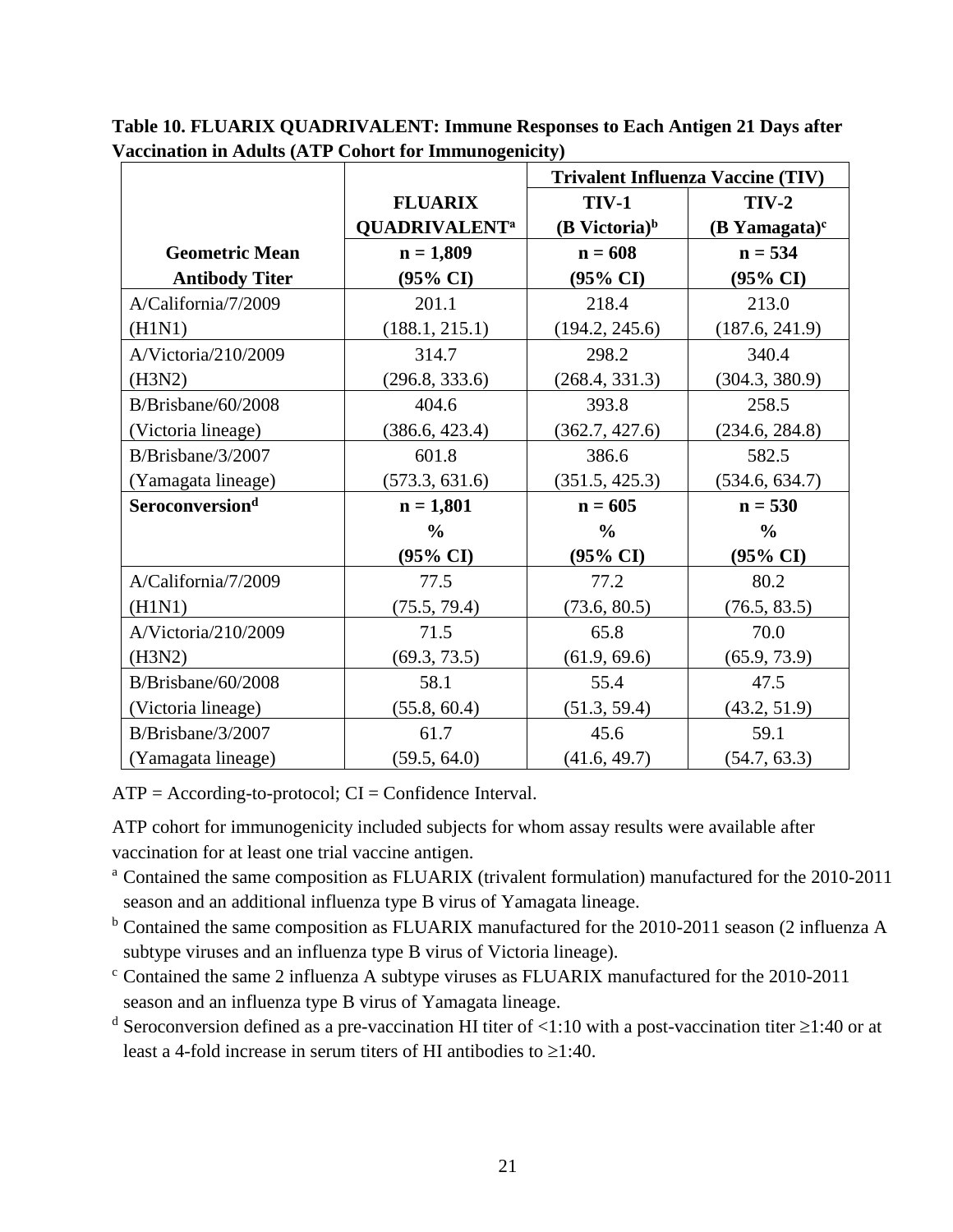#### **14.3 Immunological Evaluation of FLUARIX QUADRIVALENT in Children**

Trial 7 was a randomized, observer-blind, non-influenza vaccine-controlled trial evaluating the efficacy of FLUARIX QUADRIVALENT. In this trial, subjects aged 6 through 35 months received FLUARIX QUADRIVALENT ( $n = 6,006$ ) or a non-influenza control vaccine ( $n = 6,012$ ). Immune responses to each of the vaccine antigens were evaluated in sera 28 days following 1 or 2 doses in a subgroup of subjects ( $n = 753$  for FLUARIX QUADRIVALENT,  $n = 579$  for control in the ATP cohort for immunogenicity).

Immunogenicity endpoints (GMTs and the percentage of subjects who achieved seroconversion) were analyzed based on the ATP cohort for whom immunogenicity assay results were available after vaccination. Antibody responses for all 4 influenza strains are presented in Table 11.

### **Table 11. FLUARIX QUADRIVALENT: Immune Responses to Each Antigen 28 Days after Last Vaccination in Children Aged 6 through 35 Months<sup>a</sup> (ATP Cohort for Immunogenicity)**

|                                | <b>FLUARIX</b>      | <b>Non-Influenza Active</b> |
|--------------------------------|---------------------|-----------------------------|
|                                | <b>QUADRIVALENT</b> | Comparatorb,c               |
| <b>Geometric Mean Antibody</b> | $n = 750 - 753$     | $n = 578 - 579$             |
| <b>Titer</b>                   | $(95\% \text{ CI})$ | $(95\% \text{ CI})$         |
| A(H1N1)                        | 165.3               | 12.6                        |
|                                | (148.6, 183.8)      | (11.1, 14.3)                |
| A(H3N2)                        | 132.1               | 14.7                        |
|                                | (119.1, 146.5)      | (12.9, 16.7)                |
| B (Victoria lineage)           | 92.6                | 9.2                         |
|                                | (82.3, 104.1)       | (8.4, 10.1)                 |
| B (Yamagata lineage)           | 121.4               | 7.6                         |
|                                | (110.1, 133.8)      | (7.0, 8.3)                  |
| Seroconversion <sup>d</sup>    | $n = 742 - 746$     | $n = 566 - 568$             |
|                                | $\frac{6}{6}$       | $\frac{6}{6}$               |
|                                | $(95\% \text{ CI})$ | $(95\% \text{ CI})$         |
| A(H1N1)                        | 80.2                | 3.5                         |
|                                | (77.2, 83.0)        | (2.2, 5.4)                  |
| A(H3N2)                        | 68.8                | 4.2                         |
|                                | (65.3, 72.1)        | (2.7, 6.2)                  |
| B (Victoria lineage)           | 69.3                | 0.9                         |
|                                | (65.8, 72.6)        | (0.3, 2.0)                  |
| B (Yamagata lineage)           | 81.2                | 2.3                         |
|                                | (78.2, 84.0)        | (1.2, 3.9)                  |

 $ATP = According-to-protocol; CI = Confidence Interval.$ 

ATP cohort for immunogenicity included subjects for whom assay results were available after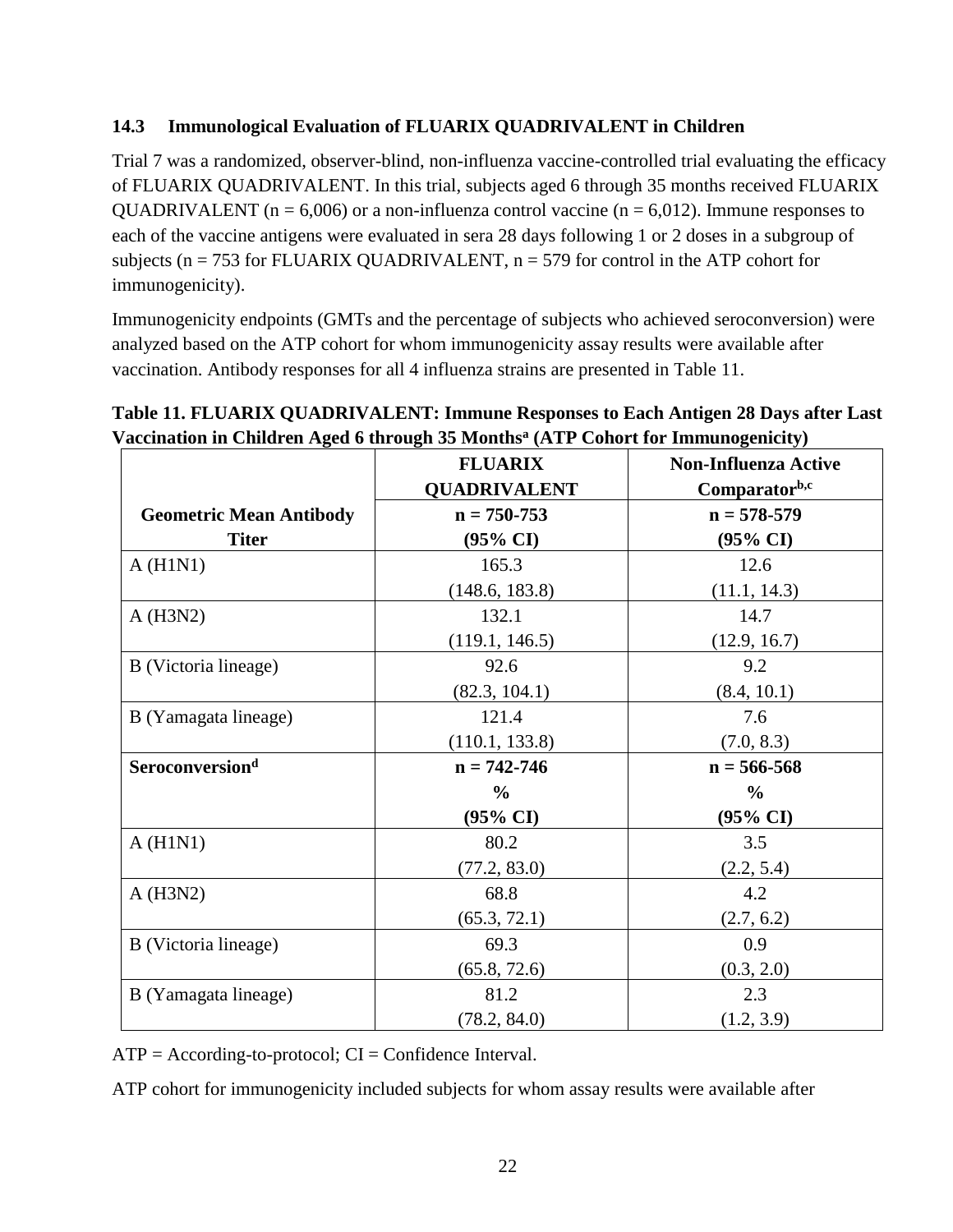vaccination for at least one trial vaccine antigen.

<sup>a</sup> Trial 7: NCT01439360.

- <sup>b</sup> Children younger than 12 months: pneumococcal 13-valent conjugate vaccine [Diphtheria CRM197 Protein] (Wyeth Pharmaceuticals, Inc.).
- <sup>c</sup> Children 12 months and older: HAVRIX (Hepatitis A Vaccine) for those with a history of influenza vaccination; or HAVRIX (Dose 1) and a varicella vaccine (U.S. Licensed Manufactured by Merck & Co., Inc. or Non-U.S. Licensed Manufactured by GlaxoSmithKline Biologicals) (Dose 2) for those with no history of influenza vaccination.
- <sup>d</sup> Seroconversion defined as a pre-vaccination HI titer of <1:10 with a post-vaccination titer  $\geq$ 1:40 or at least a 4-fold increase in serum titers of HI antibodies to  $\geq 1:40$ .

Trial 2 was a randomized, double-blind, active-controlled, safety, immunogenicity, and non-inferiority trial. In this trial, subjects received FLUARIX QUADRIVALENT ( $n = 791$ ) or one of 2 formulations of comparator trivalent influenza vaccine (FLUARIX; TIV-1,  $n = 819$ ; or TIV-2,  $n = 801$ ), each containing an influenza type B virus that corresponded to one of the 2 type B viruses in FLUARIX QUADRIVALENT (a type B virus of the Victoria lineage or a type B virus of the Yamagata lineage). In children aged 3 through 17 years, immune responses to each of the vaccine antigens were evaluated in sera 28 days following 1 or 2 doses. In the overall population, 52% of subjects were male; 56% were white, 29% were Asian, 12% were black, and 3% were of other racial/ethnic groups.

The immunogenicity endpoints were GMTs adjusted for baseline, and the percentage of subjects who achieved seroconversion, defined as a pre-vaccination HI titer of <1:10 with a post-vaccination titer  $\geq$ 1:40 or at least a 4-fold increase in serum HI titer over baseline to  $\geq$ 1:40, following vaccination, performed on the ATP cohort for whom immunogenicity assay results were available after vaccination. FLUARIX QUADRIVALENT was non-inferior to both TIVs based on adjusted GMTs (upper limit of the 2-sided 95% CI for the GMT ratio [TIV/FLUARIX QUADRIVALENT]  $\leq$ 1.5) and seroconversion rates (upper limit of the 2-sided 95% CI on difference of the TIV minus FLUARIX QUADRIVALENT  $\leq$ 10%). The antibody response to influenza B strains contained in FLUARIX QUADRIVALENT was higher than the antibody response after vaccination with a TIV containing an influenza B strain from a different lineage. There was no evidence that the addition of the second B strain resulted in immune interference to other strains included in the vaccine (Table 12).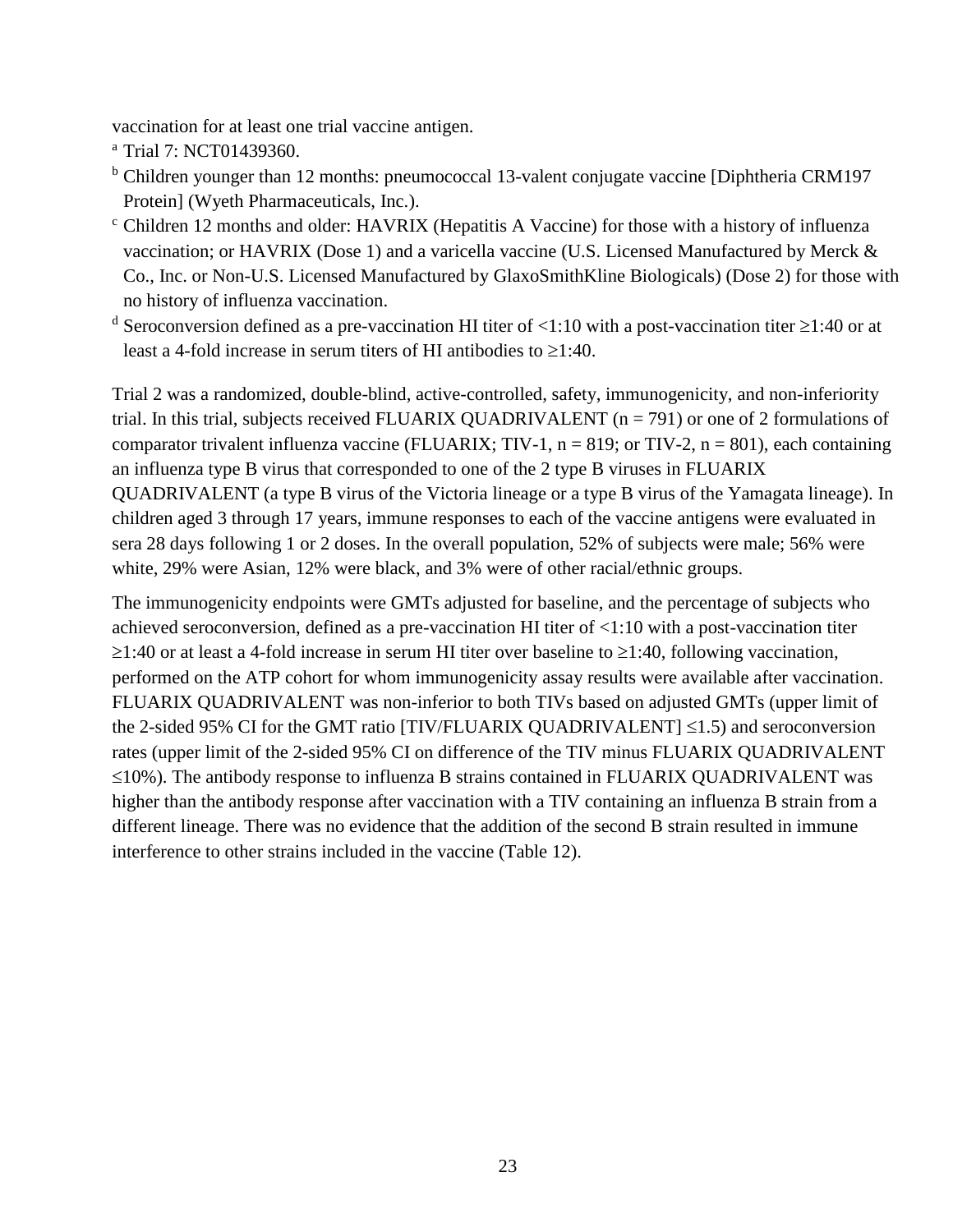|                             |                                 | <b>Trivalent Influenza Vaccine (TIV)</b> |                     |
|-----------------------------|---------------------------------|------------------------------------------|---------------------|
|                             | <b>FLUARIX</b>                  | <b>TIV-1</b>                             | $TIV-2$             |
|                             | <b>QUADRIVALENT<sup>a</sup></b> | $(B$ Victoria) <sup>b</sup>              | $(B$ Yamagata) $c$  |
| <b>Geometric Mean</b>       | $n = 791$                       | $n = 818$                                | $n = 801$           |
| <b>Antibody Titer</b>       | $(95\% \text{ CI})$             | $(95\% \text{ CI})$                      | $(95\% \text{ CI})$ |
| A/California/7/2009         | 386.2                           | 433.2                                    | 422.3               |
| (H1N1)                      | (357.3, 417.4)                  | (401.0, 468.0)                           | (390.5, 456.5)      |
| A/Victoria/210/2009         | 228.8                           | 227.3                                    | 234.0               |
| (H3N2)                      | (215.0, 243.4)                  | (213.3, 242.3)                           | (219.1, 249.9)      |
| B/Brisbane/60/2008          | 244.2                           | 245.6                                    | 88.4                |
| (Victoria lineage)          | (227.5, 262.1)                  | (229.2, 263.2)                           | (81.5, 95.8)        |
| B/Brisbane/3/2007           | 569.6                           | 224.7                                    | 643.3               |
| (Yamagata lineage)          | (533.6, 608.1)                  | (207.9, 242.9)                           | (603.2, 686.1)      |
| Seroconversion <sup>d</sup> | $n = 790$                       | $n = 818$                                | $n = 800$           |
|                             | $\frac{6}{6}$                   | $\frac{0}{0}$                            | $\frac{6}{6}$       |
|                             | $(95\% \text{ CI})$             | $(95\% \text{ CI})$                      | $(95\% \text{ CI})$ |
| A/California/7/2009         | 91.4                            | 89.9                                     | 91.6                |
| (H1N1)                      | (89.2, 93.3)                    | (87.6, 91.8)                             | (89.5, 93.5)        |
| A/Victoria/210/2009         | 72.3                            | 70.7                                     | 71.9                |
| (H3N2)                      | (69.0, 75.4)                    | (67.4, 73.8)                             | (68.6, 75.0)        |
| B/Brisbane/60/2008          | 70.0                            | 68.5                                     | 29.6                |
| (Victoria lineage)          | (66.7, 73.2)                    | (65.2, 71.6)                             | (26.5, 32.9)        |
| B/Brisbane/3/2007           | 72.5                            | 37.0                                     | 70.8                |
| (Yamagata lineage)          | (69.3, 75.6)                    | (33.7, 40.5)                             | (67.5, 73.9)        |

**Table 12. FLUARIX QUADRIVALENT: Immune Responses to Each Antigen 28 Days after Last Vaccination in Children Aged 3 through 17 Years (ATP Cohort for Immunogenicity)**

 $ATP = According-to-protocol; CI = Confidence Interval.$ 

ATP cohort for immunogenicity included subjects for whom assay results were available after vaccination for at least one trial vaccine antigen.

- <sup>a</sup> Contained the same composition as FLUARIX (trivalent formulation) manufactured for the 2010-2011 season and an additional influenza type B virus of Yamagata lineage.
- <sup>b</sup> Contained the same composition as FLUARIX manufactured for the 2010-2011 season (2 influenza A subtype viruses and an influenza type B virus of Victoria lineage).
- <sup>c</sup> Contained the same 2 influenza A subtype viruses as FLUARIX manufactured for the 2010-2011 season and an influenza B virus of Yamagata lineage.
- <sup>d</sup> Seroconversion defined as a pre-vaccination HI titer of <1:10 with a post-vaccination titer  $\geq$ 1:40 or at least a 4-fold increase in serum titers of HI antibodies to  $\geq$ 1:40.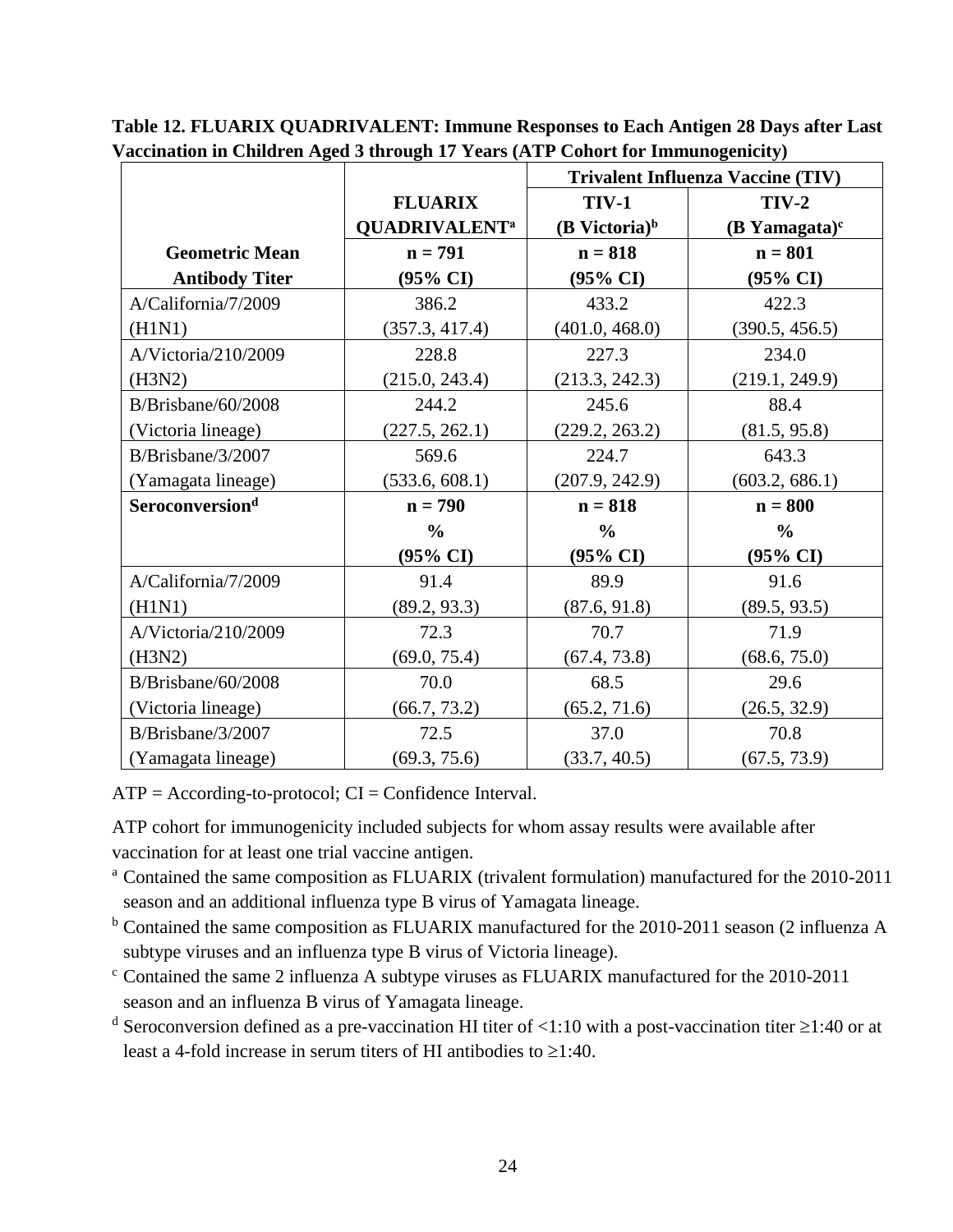#### **15 REFERENCES**

- 1. Hannoun C, Megas F, Piercy J. Immunogenicity and protective efficacy of influenza vaccination. *Virus Res.* 2004;103:133-138.
- 2. Hobson D, Curry RL, Beare AS, et al. The role of serum haemagglutination-inhibiting antibody in protection against challenge infection with influenza A2 and B viruses. *J Hyg Camb.* 1972;70:767- 777.

### **16 HOW SUPPLIED/STORAGE AND HANDLING**

NDC 58160-898-41 Syringe in Package of 10: NDC 58160-898-52

Store refrigerated between 2º and 8ºC (36º and 46ºF). Do not freeze. Discard if the vaccine has been frozen. Store in the original package to protect from light.

### **17 PATIENT COUNSELING INFORMATION**

Provide the following information to the vaccine recipient or guardian:

- Inform of the potential benefits and risks of immunization with FLUARIX QUADRIVALENT.
- Educate regarding potential side effects, emphasizing that: (1) FLUARIX QUADRIVALENT contains non-infectious killed viruses and cannot cause influenza and (2) FLUARIX QUADRIVALENT is intended to provide protection against illness due to influenza viruses only and cannot provide protection against all respiratory illness.
- Encourage women exposed to FLUARIX QUADRIVALENT during pregnancy to enroll in the pregnancy registry *[see Use in Specific Populations (8.1)]*.
- Give the Vaccine Information Statements, which are required by the National Childhood Vaccine Injury Act of 1986 prior to each immunization. These materials are available free of charge at the Centers for Disease Control and Prevention (CDC) website (www.cdc.gov/vaccines).
- Instruct that annual revaccination is recommended.

FLUARIX, HAVRIX, and TIP-LOK are trademarks owned by or licensed to the GSK group of companies. The other brands listed are trademarks owned by or licensed to their respective owners and are not owned by or licensed to the GSK group of companies. The makers of these brands are not affiliated with and do not endorse the GSK group of companies or its products.